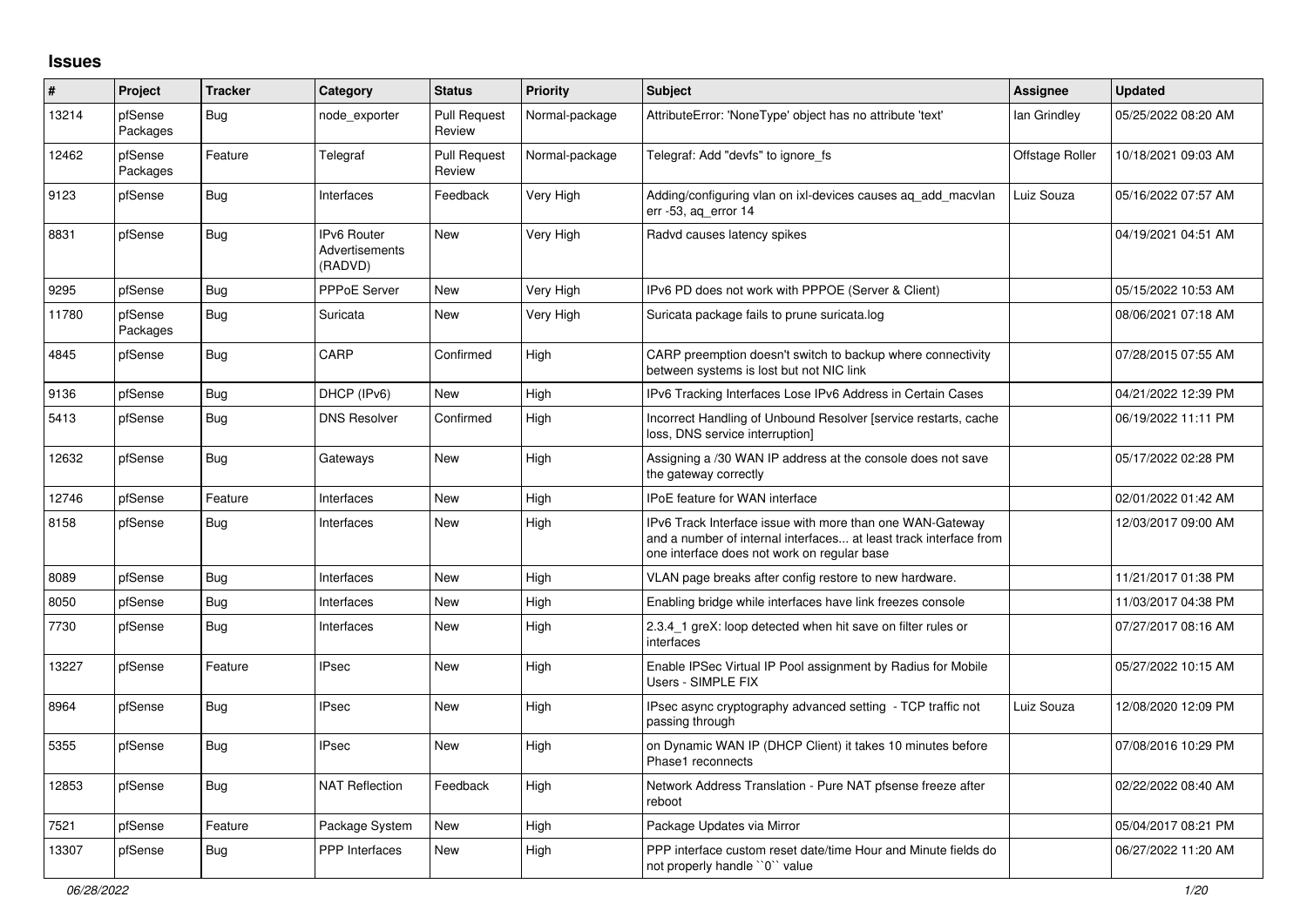| ∦     | Project             | <b>Tracker</b> | Category                | <b>Status</b>                 | <b>Priority</b> | Subject                                                                           | Assignee          | <b>Updated</b>      |
|-------|---------------------|----------------|-------------------------|-------------------------------|-----------------|-----------------------------------------------------------------------------------|-------------------|---------------------|
| 11992 | pfSense             | <b>Bug</b>     | Virtual IP<br>Addresses | Confirmed                     | High            | GRE Tunnel - Does not work with a virtual IP as endpoint                          |                   | 06/04/2021 01:16 AM |
| 11563 | pfSense<br>Packages | Bug            | <b>BIND</b>             | New                           | High            | BIND GUI writes TXT records > 255 characters                                      |                   | 02/27/2021 07:11 AM |
| 10760 | pfSense<br>Packages | Bug            | <b>BIND</b>             | <b>New</b>                    | High            | pfSense BIND 9.14.12 server terminates due to assertion failure                   |                   | 07/11/2020 04:53 PM |
| 11534 | pfSense<br>Packages | Regression     | FreeRADIUS              | New                           | High            | FreeRADIUS EAP anonymous connection forbidden<br>out-of-tunnel                    |                   | 07/14/2021 02:32 AM |
| 8513  | pfSense<br>Packages | i Bug          | FreeRADIUS              | New                           | High            | Freeradius 3.x Idap problem                                                       |                   | 02/18/2019 05:22 PM |
| 11936 | pfSense<br>Packages | <b>Bug</b>     | <b>FRR</b>              | Incomplete                    | High            | FRR does not connect BGP when using password                                      |                   | 05/19/2021 08:12 AM |
| 11158 | pfSense<br>Packages | <b>Bug</b>     | <b>FRR</b>              | New                           | High            | <b>FRR Prefix Lists</b>                                                           |                   | 12/30/2020 04:55 PM |
| 12354 | pfSense<br>Packages | Todo           | haproxy                 | Feedback                      | High            | Update haproxy-devel to mitigate CVE-2021-40346                                   | Viktor Gurov      | 05/12/2022 08:50 AM |
| 11135 | pfSense<br>Packages | Bug            | haproxy                 | Feedback                      | High            | HAproxy OCSP reponse crontab bug                                                  | Viktor Gurov      | 09/10/2021 11:51 AM |
| 8438  | pfSense<br>Packages | <b>Bug</b>     | haproxy                 | <b>New</b>                    | High            | haproxy: can't use ACL for cert with http-response actions                        |                   | 05/24/2018 01:12 PM |
| 13180 | pfSense<br>Packages | Bug            | pfBlockerNG             | <b>New</b>                    | High            | High CPU Utilization with pfb_filterlsince PfBlockerNG update to<br>devel 3.1.0 4 |                   | 06/14/2022 08:00 AM |
| 13179 | pfSense<br>Packages | Feature        | pfBlockerNG             | New                           | High            | Search based on CIDR                                                              |                   | 05/17/2022 09:45 AM |
| 12932 | pfSense<br>Packages | Feature        | pfBlockerNG             | New                           | High            | pfblockerng per user whitelist                                                    |                   | 03/11/2022 11:08 AM |
| 11572 | pfSense<br>Packages | <b>Bug</b>     | pfBlockerNG             | <b>New</b>                    | High            | Auto created firewall rules have IPv4 as protocol only - even for<br>IPv6 lists.  |                   | 06/25/2022 10:59 AM |
| 10252 | pfSense<br>Packages | <b>Bug</b>     | pfBlockerNG             | <b>New</b>                    | High            | pfblockerng-devel                                                                 |                   | 02/11/2020 05:18 PM |
| 9724  | pfSense<br>Packages | <b>Bug</b>     | pfBlockerNG             | New                           | High            | pfblockerng-firewall-filter-service-will-not-start                                |                   | 09/05/2019 06:32 AM |
| 12979 | pfSense<br>Packages | <b>Bug</b>     | Snort                   | <b>Pull Request</b><br>Review | High            | Snort Rules Update Process Using Deprecated FreeBSD<br>Subdirectory Name          | <b>Bill Meeks</b> | 03/24/2022 09:02 AM |
| 6988  | pfSense<br>Packages | <b>Bug</b>     | Snort                   | New                           | High            | SNORT Package PHP memory error                                                    |                   | 06/28/2018 10:00 PM |
| 12520 | pfSense<br>Packages | Feature        | Squid                   | New                           | High            | [Squid] - Allow or Deny Mappings from IP/Host/GeoIP sources                       |                   | 11/12/2021 02:13 PM |
| 12732 | pfSense<br>Packages | <b>Bug</b>     | squidguard              | New                           | High            | Squid https filtering squidguard acl target list - erratic behaviour              |                   | 01/26/2022 09:11 AM |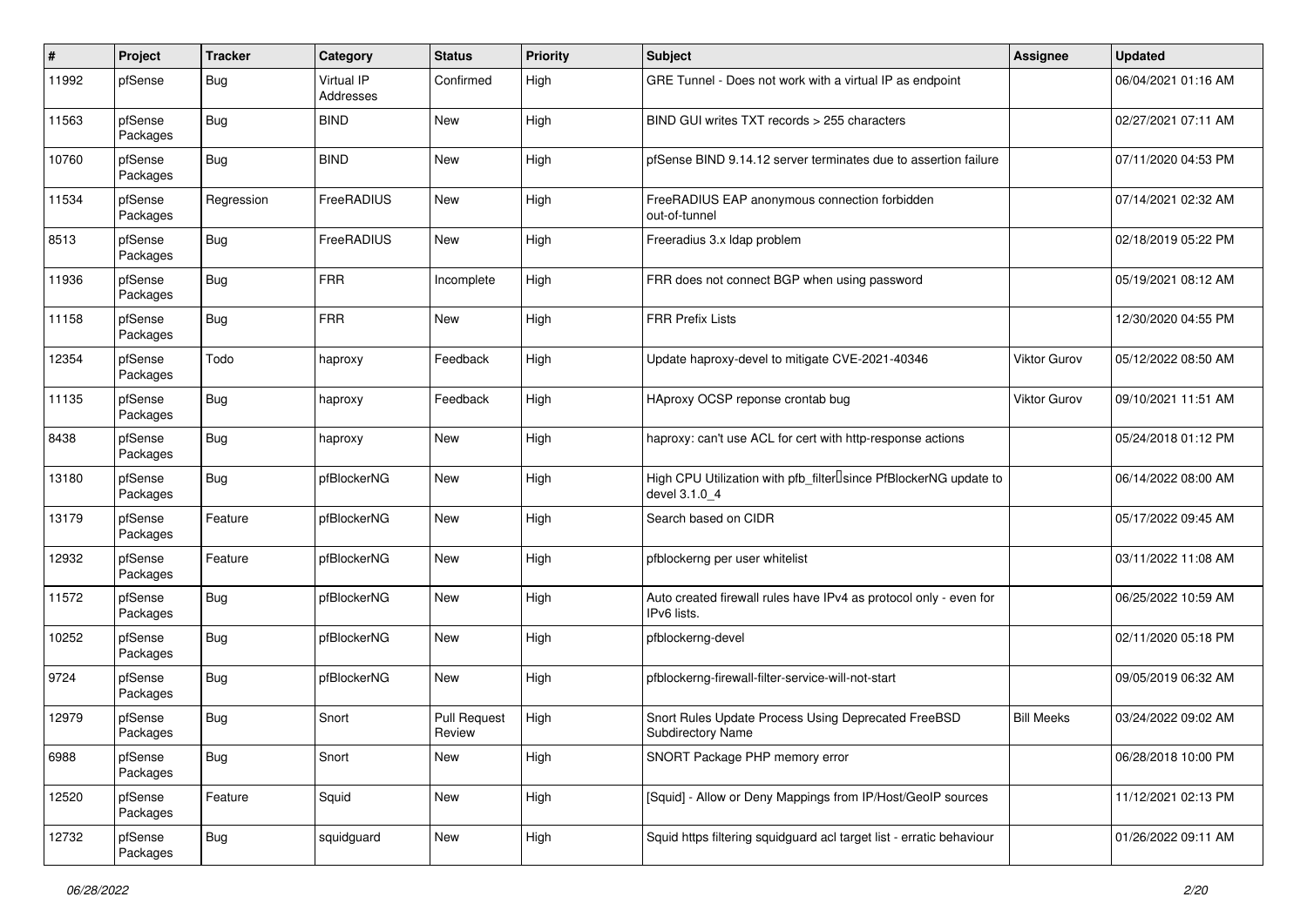| #     | Project             | <b>Tracker</b> | Category           | <b>Status</b>                 | <b>Priority</b> | Subject                                                                                                   | <b>Assignee</b>       | <b>Updated</b>      |
|-------|---------------------|----------------|--------------------|-------------------------------|-----------------|-----------------------------------------------------------------------------------------------------------|-----------------------|---------------------|
| 7388  | pfSense<br>Packages | <b>Bug</b>     | Suricata           | New                           | High            | Suricata does not property recognize MTU for PPPOE interfaces                                             |                       | 03/15/2017 05:17 AM |
| 12160 | pfSense<br>Packages | Regression     | syslog-ng          | Feedback                      | High            | An invalid configuration is generated when choosing TLS as the<br>default protocol                        | Jim Pingle            | 07/23/2021 03:27 PM |
| 9046  | pfSense<br>Packages | Feature        | Telegraf           | New                           | High            | telegraf feature request                                                                                  |                       | 02/18/2019 03:38 PM |
| 12608 | pfSense<br>Packages | Bug            | WireGuard          | New                           | High            | WireGuard tunnels monitored by dpinger causing system to stop<br>routing completely in certain situations | Christian<br>McDonald | 12/16/2021 03:14 PM |
| 13183 | pfSense Plus        | Regression     | Dashboard          | Feedback                      | High            | ZFS module is loaded on systems without ZFS                                                               | Christian<br>McDonald | 05/23/2022 10:11 AM |
| 12607 | pfSense Plus        | Bug            | Hardware / Drivers | <b>New</b>                    | High            | Instability with Snort Inline with AWS Instances                                                          |                       | 01/10/2022 09:03 PM |
| 13245 | pfSense             | Feature        | Aliases / Tables   | <b>Pull Request</b><br>Review | Normal          | Type column on Alias lists                                                                                | Jim Pingle            | 06/06/2022 07:09 AM |
| 13068 | pfSense             | <b>Bug</b>     | Aliases / Tables   | New                           | Normal          | Error loading rules when URL Table IPs content is empty                                                   |                       | 04/17/2022 09:07 PM |
| 12708 | pfSense             | <b>Bug</b>     | Aliases / Tables   | New                           | Normal          | alias with non resolving DNS entry breaks underlying pf table                                             |                       | 02/20/2022 06:13 PM |
| 12600 | pfSense             | Feature        | Aliases / Tables   | New                           | Normal          | allow custom mask for a network alias created from a FQDN                                                 |                       | 12/15/2021 10:50 AM |
| 7665  | pfSense             | Bug            | Aliases / Tables   | New                           | Normal          | Host range validation for Aliases is not strict enough                                                    |                       | 08/21/2019 11:01 AM |
| 3387  | pfSense             | Feature        | Aliases / Tables   | New                           | Normal          | process alias urltable Frequency                                                                          |                       | 08/21/2019 11:01 AM |
| 1979  | pfSense             | Feature        | Aliases / Tables   | New                           | Normal          | Add some default read-only system aliases                                                                 | Jim Pingle            | 08/21/2019 11:01 AM |
| 13260 | pfSense             | Feature        | Authentication     | New                           | Normal          | Add support for OpenVPN static-challenge                                                                  |                       | 06/09/2022 02:04 PM |
| 13093 | pfSense             | <b>Bug</b>     | Authentication     | In Progress                   | Normal          | LDAP authentication fails with extended query and RFC2307<br>group lookups enabled                        | Chris Linstruth       | 05/31/2022 07:20 AM |
| 12726 | pfSense             | <b>Bug</b>     | Authentication     | New                           | Normal          | LDAP select container button auto populate                                                                |                       | 01/25/2022 01:48 PM |
| 12715 | pfSense             | Bug            | Authentication     | New                           | Normal          | Long system startup time when LDAP is configured and<br>unavailable during startup.                       | Christian<br>McDonald | 01/24/2022 05:50 AM |
| 12519 | pfSense             | <b>Bug</b>     | Authentication     | New                           | Normal          | Fail authentication using special character in password via the<br><b>LDAP</b> connector                  |                       | 11/12/2021 07:39 AM |
| 12458 | pfSense             | Feature        | Authentication     | New                           | Normal          | Use "unixHomeDirectory" instead of "homeDirectory" when<br>LDAP authentication server is Active Directory |                       | 10/15/2021 08:18 AM |
| 12283 | pfSense             | Bug            | Authentication     | New                           | Normal          | LDAP/RADIUS authentication servers configuration does not<br>allow source IP address to be specified      |                       | 08/20/2021 01:15 AM |
| 12225 | pfSense             | <b>Bug</b>     | Authentication     | Pull Request<br>Review        | Normal          | Group membership field is not needed for remote groups                                                    | Viktor Gurov          | 05/17/2022 02:21 PM |
| 12095 | pfSense             | <b>Bug</b>     | Authentication     | New                           | Normal          | Memory leak in pcscd                                                                                      |                       | 06/01/2022 01:01 PM |
| 12091 | pfSense             | Feature        | Authentication     | New                           | Normal          | RFE: Add support for sssd authentication                                                                  |                       | 12/10/2021 04:55 PM |
| 10843 | pfSense             | Feature        | Authentication     | New                           | Normal          | Allow user manager settings to specify multiple authentication<br>servers                                 |                       | 01/13/2022 07:22 AM |
| 10765 | pfSense             | <b>Bug</b>     | Authentication     | New                           | Normal          | Ampersands in Idap extended query are escaped twice                                                       |                       | 09/02/2020 07:55 AM |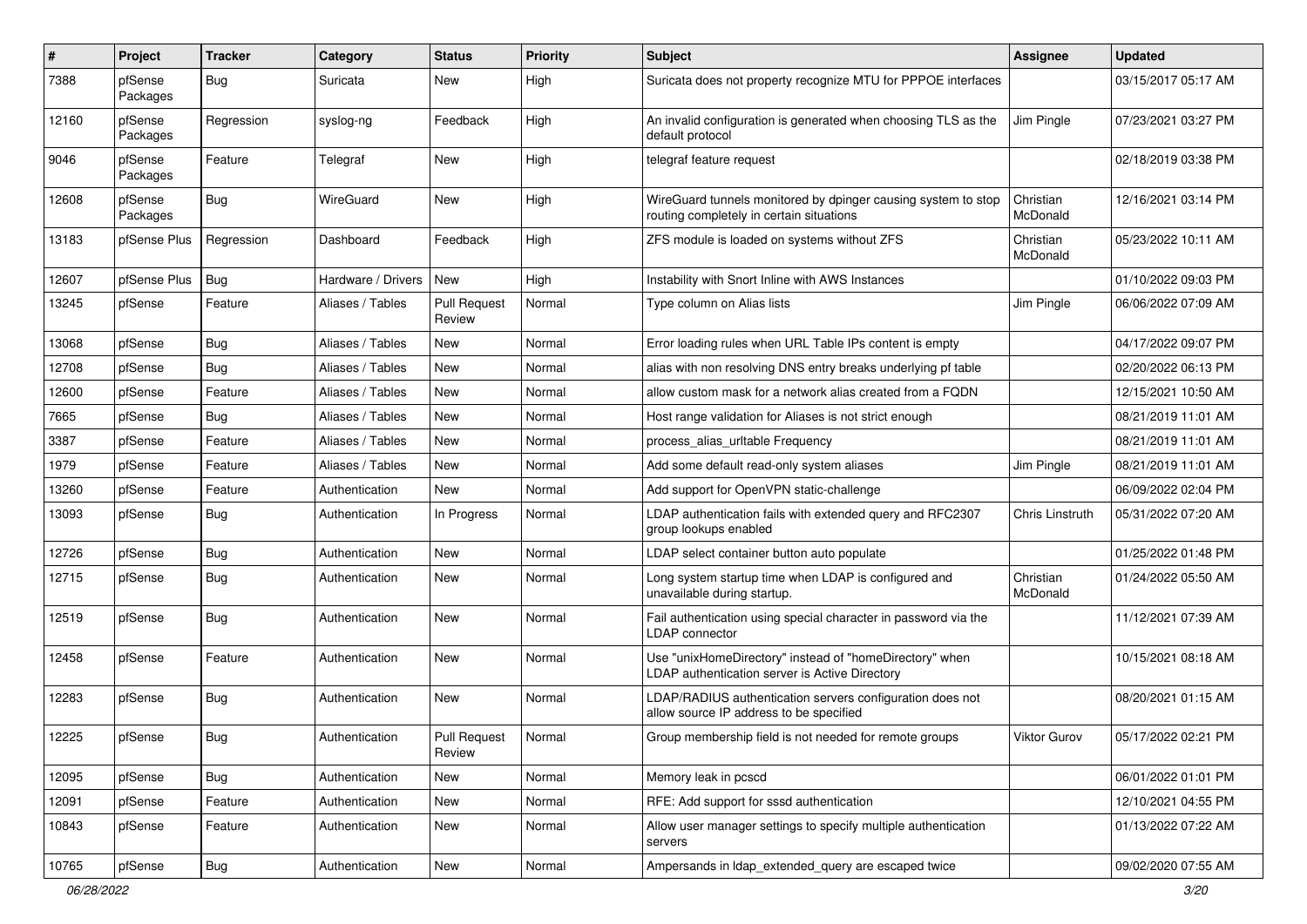| $\vert$ # | Project | <b>Tracker</b> | Category              | <b>Status</b> | <b>Priority</b> | <b>Subject</b>                                                                                                          | <b>Assignee</b>   | <b>Updated</b>      |
|-----------|---------|----------------|-----------------------|---------------|-----------------|-------------------------------------------------------------------------------------------------------------------------|-------------------|---------------------|
| 9937      | pfSense | Feature        | Authentication        | New           | Normal          | OpenVPN Login User Privilege                                                                                            |                   | 11/29/2019 08:46 AM |
| 9288      | pfSense | Feature        | Authentication        | New           | Normal          | SSHGuard add pfSense signature in standard                                                                              |                   | 08/14/2019 01:19 PM |
| 9222      | pfSense | Feature        | Authentication        | New           | Normal          | Add sshguard log when release an IP                                                                                     |                   | 08/14/2019 01:00 PM |
| 9165      | pfSense | Feature        | Authentication        | New           | Normal          | only IPs can be added to sshquard whitelist                                                                             |                   | 04/21/2022 12:39 PM |
| 8087      | pfSense | <b>Bug</b>     | Authentication        | New           | Normal          | Provide Calling-Station-ID to RADIUS backed VPN connections                                                             |                   | 06/06/2020 05:36 AM |
| 6742      | pfSense | Feature        | Authentication        | New           | Normal          | OAuth2 authentication for OpenVPN (and for FreeRadius)                                                                  | Jim Thompson      | 10/19/2020 09:19 AM |
| 5825      | pfSense | Feature        | Authentication        | New           | Normal          | Allow EAP-RADIUS for authentication servers                                                                             |                   | 08/21/2019 10:32 AM |
| 5652      | pfSense | Bug            | Authentication        | New           | Normal          | Radius IETF Class Group Assignment - Incorrect Standard                                                                 |                   | 08/13/2019 01:39 PM |
| 4242      | pfSense | Feature        | Authentication        | New           | Normal          | Two Factor or OTP Authentication for Admin Interface                                                                    |                   | 01/04/2022 12:07 PM |
| 4098      | pfSense | Feature        | Authentication        | New           | Normal          | Add option to force a password change on login                                                                          |                   | 08/21/2019 10:31 AM |
| 12774     | pfSense | <b>Bug</b>     | Backup / Restore      | New           | Normal          | Picture widget image is not saved in backup                                                                             |                   | 04/04/2022 04:48 AM |
| 12553     | pfSense | Feature        | Backup / Restore      | New           | Normal          | Auto Config Backup: Allow selecting multiple backups for<br>deletion                                                    |                   | 02/22/2022 04:27 AM |
| 12249     | pfSense | Bug            | Backup / Restore      | New           | Normal          | HAProxy causing failed ACB backups                                                                                      |                   | 11/15/2021 11:58 PM |
| 11110     | pfSense | <b>Bug</b>     | Backup / Restore      | New           | Normal          | Backup file should be checked before restoring a specific area                                                          |                   | 12/05/2020 02:50 PM |
| 9775      | pfSense | Feature        | Backup / Restore      | New           | Normal          | AutoConfigBackup - Rolling per day/hour cap on changes,<br>retention policy                                             |                   | 09/20/2019 09:19 AM |
| 8076      | pfSense | Bug            | Backup / Restore      | New           | Normal          | User can easily apply an unusable interface configuration after<br>restore                                              |                   | 08/14/2019 10:52 AM |
| 7757      | pfSense | Bug            | Backup / Restore      | New           | Normal          | Auto Config Backup fails to upload unless Default Gateway is up                                                         |                   | 08/16/2019 12:47 PM |
| 4681      | pfSense | Feature        | Backup / Restore      | New           | Normal          | AutoConfigBackup make a way to easily download a saved<br>backup                                                        |                   | 08/16/2019 12:46 PM |
| 3697      | pfSense | Feature        | Backup / Restore      | New           | Normal          | New backup/restore area: Certificates                                                                                   |                   | 03/11/2017 11:30 AM |
| 3696      | pfSense | Feature        | Backup / Restore      | New           | Normal          | Multiple items backup/restore                                                                                           |                   | 06/06/2014 02:33 PM |
| 1367      | pfSense | Feature        | Backup / Restore      | New           | Normal          | Input validation on partial config restores                                                                             |                   | 03/21/2011 01:16 AM |
| 286       | pfSense | Feature        | Backup / Restore      | New           | Normal          | Backup/restore users individually                                                                                       |                   | 01/09/2021 03:48 PM |
| 12782     | pfSense | Todo           | Build / Release       | New           | Normal          | Disable compatibility flag                                                                                              | <b>Brad Davis</b> | 05/17/2022 02:33 PM |
| 4472      | pfSense | Feature        | Build / Release       | New           | Normal          | Cryptographically sign every (sub-)release                                                                              |                   | 08/13/2019 12:53 PM |
| 13290     | pfSense | Regression     | <b>Captive Portal</b> | Feedback      | Normal          | My PfSense version 2.7 is returning the error "dummynet bad<br>switch 21" every time I activate my Captive Portals (7). |                   | 06/27/2022 10:19 PM |
| 13226     | pfSense | Bug            | <b>Captive Portal</b> | Confirmed     | Normal          | Captive Portal doesn't disconnect established OpenVPN link                                                              | Reid Linnemann    | 05/30/2022 10:38 AM |
| 13215     | pfSense | <b>Bug</b>     | <b>Captive Portal</b> | Assigned      | Normal          | Allowed MAC/IP/Hostname traffic counts for authorized users                                                             | Reid Linnemann    | 05/31/2022 05:31 PM |
| 12730     | pfSense | <b>Bug</b>     | Captive Portal        | New           | Normal          | RADIUS accounting does not work if WAN is down                                                                          |                   | 01/26/2022 05:13 AM |
| 12648     | pfSense | <b>Bug</b>     | Captive Portal        | New           | Normal          | Undocumented variables 'listenporthttp' and 'listenporthttps'                                                           |                   | 12/28/2021 10:44 AM |
| 12467     | pfSense | <b>Bug</b>     | Captive Portal        | New           | Normal          | CP error on client disconnect after reboot                                                                              |                   | 10/17/2021 05:35 AM |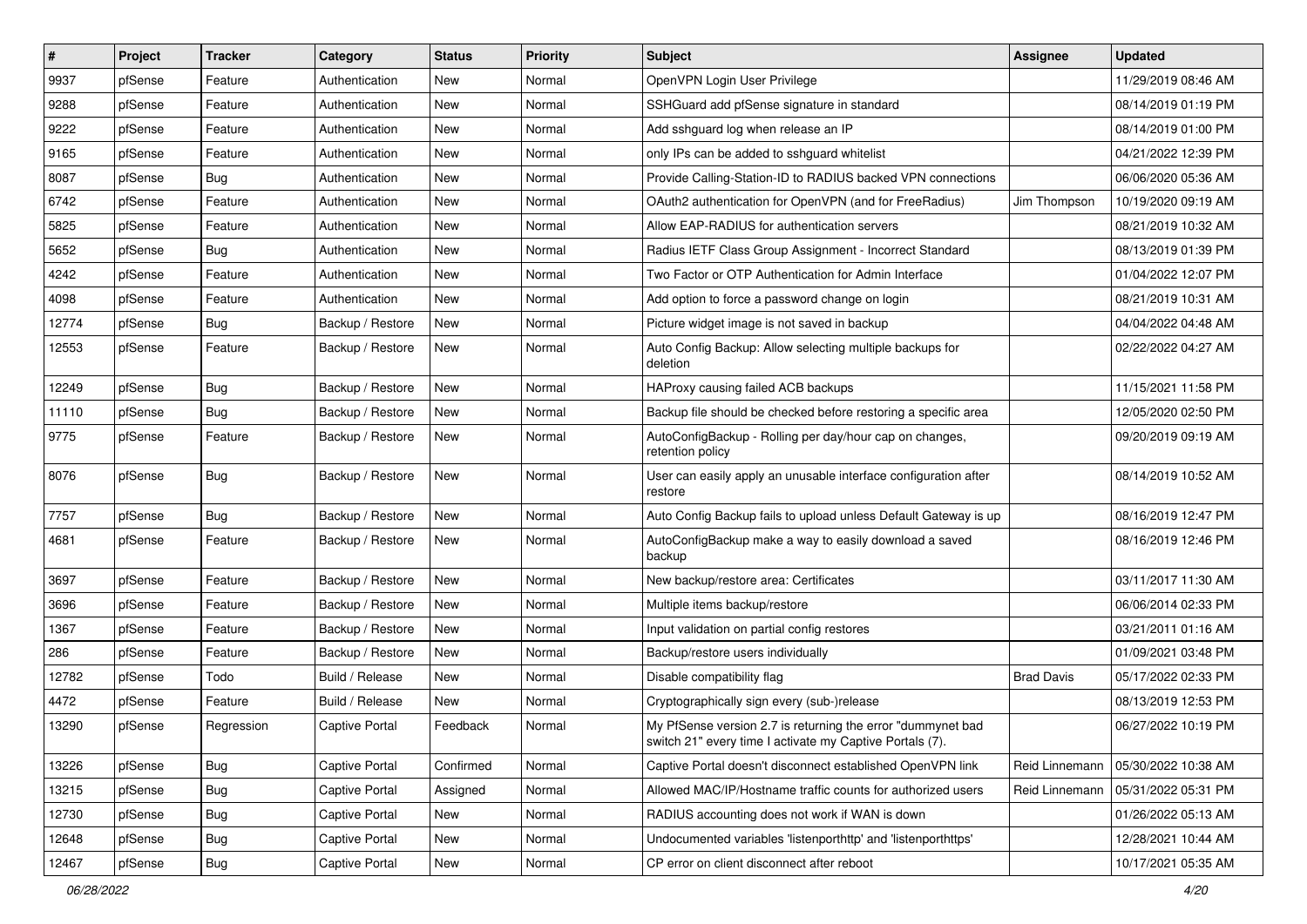| #     | Project | <b>Tracker</b> | Category                 | <b>Status</b>                 | Priority | Subject                                                                                     | <b>Assignee</b> | <b>Updated</b>      |
|-------|---------|----------------|--------------------------|-------------------------------|----------|---------------------------------------------------------------------------------------------|-----------------|---------------------|
| 12357 | pfSense | <b>Bug</b>     | <b>Captive Portal</b>    | New                           | Normal   | Captive Portal popup Logout button loads full login page in<br>popup when clicked           |                 | 10/27/2021 12:10 PM |
| 11379 | pfSense | Feature        | <b>Captive Portal</b>    | New                           | Normal   | <b>Template Roll Printer</b>                                                                |                 | 02/07/2021 05:26 AM |
| 11189 | pfSense | Feature        | <b>Captive Portal</b>    | New                           | Normal   | Captive Portal - Tarpit option                                                              |                 | 12/23/2020 06:44 PM |
| 9627  | pfSense | Feature        | <b>Captive Portal</b>    | New                           | Normal   | Captive Portal only shows authenticated users                                               |                 | 08/14/2019 02:48 PM |
| 7971  | pfSense | Feature        | <b>Captive Portal</b>    | New                           | Normal   | Allow import, export and synchronization of MACs under Captive<br>Portal service            |                 | 10/19/2017 04:56 AM |
| 6956  | pfSense | Feature        | <b>Captive Portal</b>    | <b>New</b>                    | Normal   | Allow more control over concurrent logins                                                   |                 | 11/23/2016 12:01 PM |
| 3377  | pfSense | Feature        | <b>Captive Portal</b>    | New                           | Normal   | OAuth2 authentication in captive portal                                                     | Jim Thompson    | 10/19/2020 09:13 AM |
| 3053  | pfSense | Feature        | <b>Captive Portal</b>    | New                           | Normal   | Automatically add DHCP static addresses to CP passthru-mac                                  |                 | 06/21/2013 11:54 AM |
| 2963  | pfSense | Feature        | <b>Captive Portal</b>    | New                           | Normal   | Captive Portal MAC authentication request                                                   |                 | 08/22/2017 09:09 PM |
| 2573  | pfSense | Feature        | <b>Captive Portal</b>    | New                           | Normal   | Captive Portal support of RADIUS POD (Packet of Disconnect)                                 |                 | 10/17/2016 03:14 AM |
| 2025  | pfSense | Feature        | <b>Captive Portal</b>    | New                           | Normal   | Captive Portal: Easy accessible Logout page instead of Logout<br>pop-up window              |                 | 02/06/2016 04:59 AM |
| 1924  | pfSense | Feature        | <b>Captive Portal</b>    | New                           | Normal   | Ability of CP's allowed IP addresses to use aliases                                         |                 | 07/26/2018 04:28 AM |
| 1831  | pfSense | Feature        | <b>Captive Portal</b>    | <b>New</b>                    | Normal   | Captive portal IPv6 support                                                                 | Reid Linnemann  | 05/25/2022 07:57 AM |
| 1675  | pfSense | Bug            | <b>Captive Portal</b>    | New                           | Normal   | Captive portal logout problems with pop-up blockers.                                        | Jared Dillard   | 03/28/2016 01:37 PM |
| 385   | pfSense | Feature        | <b>Captive Portal</b>    | New                           | Normal   | Reverse captive portal                                                                      |                 | 08/13/2019 12:23 PM |
| 8567  | pfSense | Bug            | CARP                     | New                           | Normal   | Using IPv6 VIP alias for services may affect CARP IPv6 VIP<br>work                          |                 | 06/12/2018 01:26 PM |
| 8566  | pfSense | <b>Bug</b>     | CARP                     | New                           | Normal   | Wrong IPv6 source in NS request in case using of IPv6 alias                                 |                 | 06/12/2018 01:26 PM |
| 8100  | pfSense | <b>Bug</b>     | CARP                     | New                           | Normal   | pfsync Initially Deletes States on Primary for Connections<br>Established through Secondary | Luiz Souza      | 02/08/2022 12:59 PM |
| 5849  | pfSense | <b>Bug</b>     | CARP                     | New                           | Normal   | Routing fail on CARP IPsec                                                                  |                 | 12/18/2021 04:41 PM |
| 2218  | pfSense | Feature        | CARP                     | New                           | Normal   | Ability to delay CARP master status at boot time                                            |                 | 03/03/2021 11:57 AM |
| 2099  | pfSense | Todo           | CARP                     | New                           | Normal   | Remove "queue" from CARP traffic                                                            |                 | 01/19/2012 10:59 AM |
| 13305 | pfSense | Feature        | Certificates             | New                           | Normal   | Certificate Revocation page should show expiration date                                     |                 | 06/27/2022 10:26 AM |
| 12737 | pfSense | <b>Bug</b>     | Certificates             | New                           | Normal   | CApath is not defined by default in curl                                                    |                 | 05/17/2022 02:30 PM |
| 11203 | pfSense | Bug            | Certificates             | New                           | Normal   | certificate manager very slow                                                               |                 | 12/31/2020 11:57 AM |
| 2276  | pfSense | Feature        | Certificates             | New                           | Normal   | Remote CRL fetch support                                                                    |                 |                     |
| 1268  | pfSense | Feature        | Certificates             | New                           | Normal   | Allow mass renewing of certs                                                                |                 | 11/01/2019 03:17 PM |
| 1257  | pfSense | Feature        | Certificates             | <b>Pull Request</b><br>Review | Normal   | Handle encypted CA/Certificate private keys                                                 |                 | 10/12/2020 07:12 AM |
| 13288 | pfSense | <b>Bug</b>     | Configuration<br>Backend | New                           | Normal   | Encode FreeRADIUS Custom Options                                                            |                 | 06/20/2022 10:36 AM |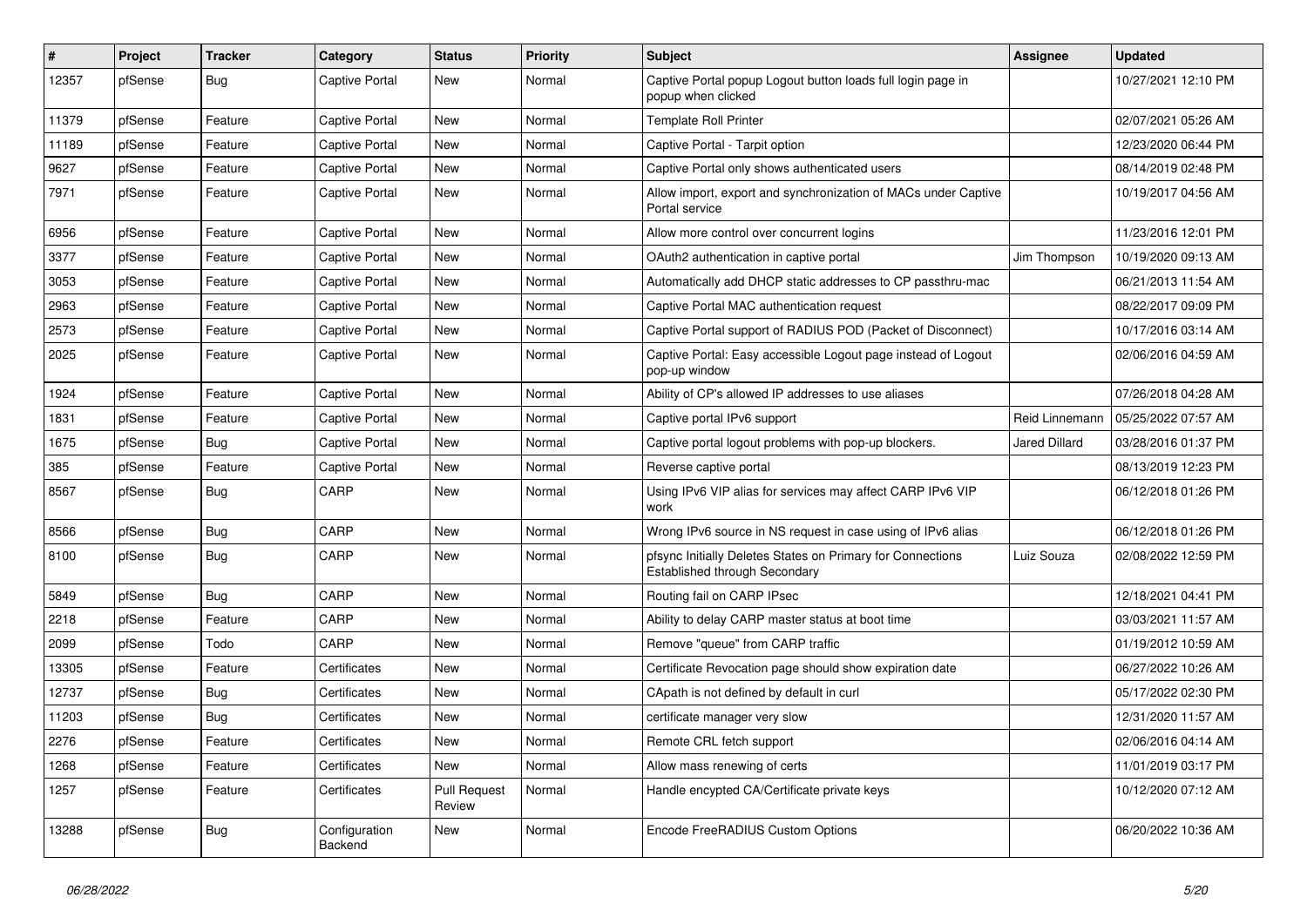| ∦     | Project | <b>Tracker</b> | Category                 | <b>Status</b>                 | Priority | <b>Subject</b>                                                                                                        | <b>Assignee</b>      | <b>Updated</b>      |
|-------|---------|----------------|--------------------------|-------------------------------|----------|-----------------------------------------------------------------------------------------------------------------------|----------------------|---------------------|
| 13287 | pfSense | Feature        | Configuration<br>Backend | New                           | Normal   | Encode OpenVPN Custom Options                                                                                         |                      | 06/20/2022 10:33 AM |
| 12483 | pfSense | Bug            | Configuration<br>Backend | New                           | Normal   | GUI creates inconsistent config.xml                                                                                   |                      | 10/23/2021 06:48 AM |
| 10833 | pfSense | <b>Bug</b>     | Configuration<br>Backend | New                           | Normal   | unbound exits on configuration error when link status flaps on<br><b>LAN</b> interface                                |                      | 08/13/2020 11:53 PM |
| 6398  | pfSense | <b>Bug</b>     | Configuration<br>Backend | New                           | Normal   | If config cannot be loaded due to corruption or bug, it isn't<br>handled gracefully (just stops)                      |                      | 08/13/2019 01:23 PM |
| 5902  | pfSense | Todo           | Configuration<br>Backend | New                           | Normal   | Use a common place for default values                                                                                 |                      | 08/13/2019 12:53 PM |
| 3895  | pfSense | Feature        | Configuration<br>Backend | <b>New</b>                    | Normal   | Timeout for "Apply change"                                                                                            |                      | 01/25/2021 08:07 AM |
| 13268 | pfSense | Todo           | Console Menu             | Ready To Test   Normal        |          | columns don't align nicely in console with medium-long interface<br>names                                             |                      | 06/12/2022 10:32 PM |
| 13249 | pfSense | Bug            | Console Menu             | New                           | Normal   | Running playback comands multiple times results in PHP error                                                          |                      | 06/06/2022 07:02 AM |
| 7747  | pfSense | Feature        | Console Menu             | New                           | Normal   | Minor UI Tweak: Make hitting enter on the console (esp via SSH)<br>should not log you out, but simply redraw the menu |                      | 08/01/2017 04:03 PM |
| 6469  | pfSense | Feature        | Console Menu             | New                           | Normal   | Improve help + self documentation in console PHP shell                                                                |                      | 08/13/2019 01:23 PM |
| 2693  | pfSense | Feature        | Console Menu             | <b>New</b>                    | Normal   | Allow mapping mapping non-physical interfaces via console                                                             | <b>Mathieu Simon</b> | 11/27/2012 03:00 PM |
| 13165 | pfSense | Feature        | Dashboard                | <b>Pull Request</b><br>Review | Normal   | Feat: live update for Services dashboard widget                                                                       |                      | 05/15/2022 01:48 AM |
| 12673 | pfSense | <b>Bug</b>     | Dashboard                | <b>Pull Request</b><br>Review | Normal   | Firewall Logs Widget fails to update at intervals below 5<br>seconds.                                                 | Viktor Gurov         | 05/17/2022 02:20 PM |
| 11759 | pfSense | <b>Bug</b>     | Dashboard                | <b>New</b>                    | Normal   | Traffic graphs on dashboard double upload on pppoe links                                                              |                      | 12/30/2021 04:00 AM |
| 10401 | pfSense | Feature        | Dashboard                | New                           | Normal   | Request: ability to sort/separate stopped/running Service(s) on<br>Dashboard -> Services Status widget                |                      | 03/31/2020 04:48 PM |
| 9677  | pfSense | <b>Bug</b>     | Dashboard                | New                           | Normal   | Dashboard hangs when widget needs data from a remote host<br>which is down                                            |                      | 08/13/2019 09:15 AM |
| 7974  | pfSense | Feature        | Dashboard                | New                           | Normal   | <b>ZFS RAID Monitor Not available</b>                                                                                 |                      | 08/20/2019 01:34 PM |
| 7182  | pfSense | Feature        | Dashboard                | New                           | Normal   | Break up System Widget on the Dashboard                                                                               |                      | 08/21/2019 08:59 AM |
| 7113  | pfSense | <b>Bug</b>     | Dashboard                | New                           | Normal   | Interface name in Traffic Graphs                                                                                      |                      | 12/31/2021 05:40 PM |
| 4646  | pfSense | Feature        | Dashboard                | New                           | Normal   | Recover valuable vertical screen real estate in dashboard                                                             |                      | 04/20/2015 07:46 PM |
| 2479  | pfSense | Feature        | Dashboard                | New                           | Normal   | Allow reordering of the traffic graphs on the dashboard                                                               |                      | 06/08/2012 04:13 PM |
| 7244  | pfSense | Feature        | Developer Tools          | New                           | Normal   | Publish pfsense as a Vagrant Basebox                                                                                  |                      | 01/29/2019 04:09 AM |
| 13273 | pfSense | <b>Bug</b>     | DHCP (IPv4)              | New                           | Normal   | dhclient can use conflicting recorded leases                                                                          |                      | 06/14/2022 11:07 AM |
| 13256 | pfSense | Feature        | DHCP (IPv4)              | New                           | Normal   | Better handling of duplicate IPs in static DHCP assignments                                                           |                      | 06/11/2022 04:51 PM |
| 13217 | pfSense | <b>Bug</b>     | DHCP (IPv4)              | New                           | Normal   | dhclient using default pid file location which does not exist                                                         | Viktor Gurov         | 05/26/2022 08:09 AM |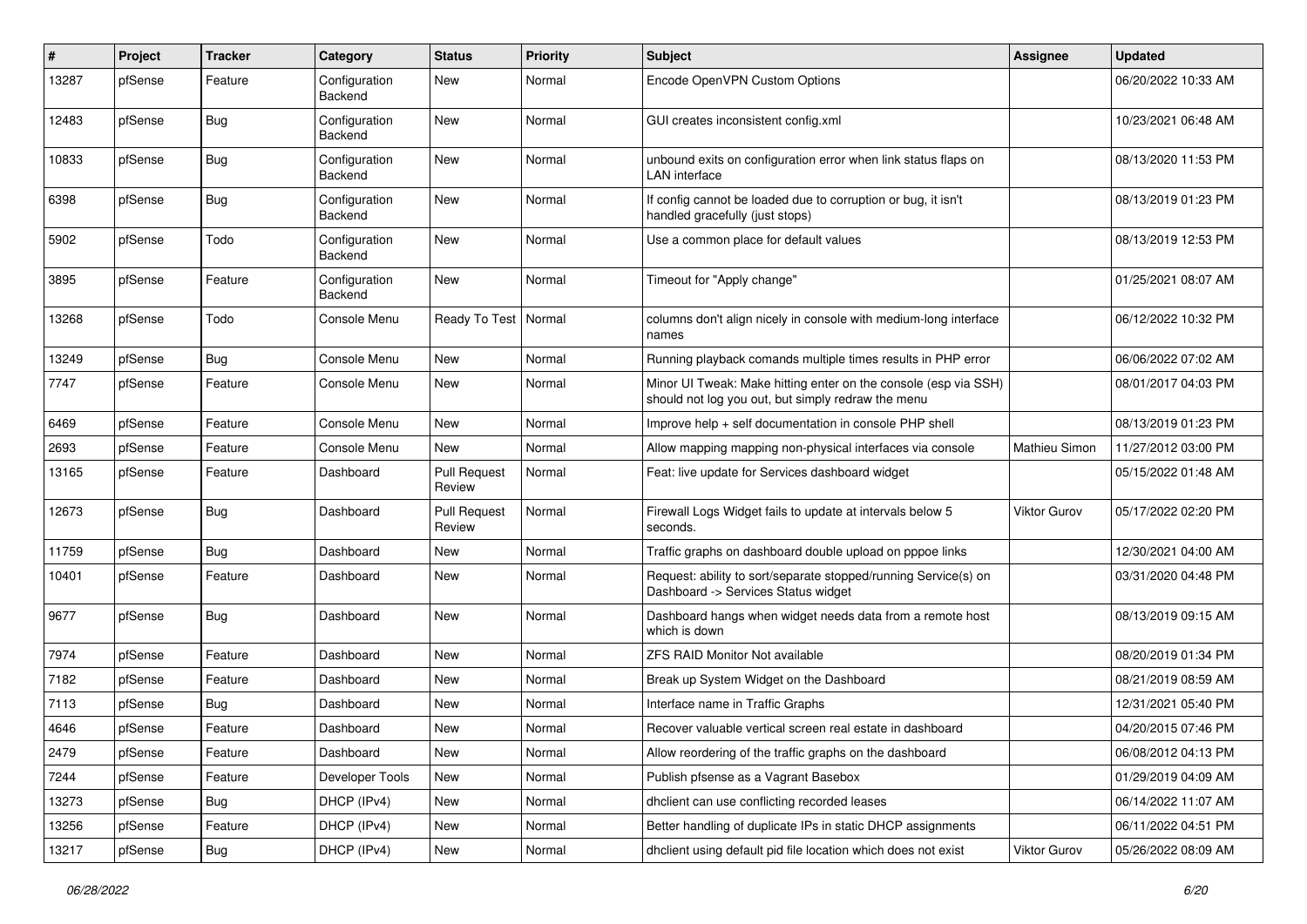| #     | Project | <b>Tracker</b> | Category    | <b>Status</b> | Priority | <b>Subject</b>                                                                                     | Assignee       | <b>Updated</b>      |
|-------|---------|----------------|-------------|---------------|----------|----------------------------------------------------------------------------------------------------|----------------|---------------------|
| 12959 | pfSense | Bug            | DHCP (IPv4) | Feedback      | Normal   | dhcplease process wrongly update host file if client-hostname is<br>empty                          |                | 03/28/2022 10:26 AM |
| 12922 | pfSense | Bug            | DHCP (IPv4) | New           | Normal   | Classless static routes received on DHCP WAN can override<br>chosen default gateway                |                | 03/28/2022 10:08 AM |
| 11927 | pfSense | Feature        | DHCP (IPv4) | Feedback      | Normal   | Allow DHCP not to serve a gateway - small fix                                                      |                | 01/03/2022 04:17 PM |
| 10345 | pfSense | Feature        | DHCP (IPv4) | New           | Normal   | DHCP lease distinction between online and offline                                                  |                | 03/16/2020 07:56 AM |
| 9732  | pfSense | Feature        | DHCP (IPv4) | New           | Normal   | System UTC time offset in DHCP Option 2                                                            |                | 09/06/2019 08:39 PM |
| 9343  | pfSense | Bug            | DHCP (IPv4) | <b>New</b>    | Normal   | diag_arp.php times out with large DHCPD leases table                                               |                | 08/14/2019 01:19 PM |
| 9130  | pfSense | Feature        | DHCP (IPv4) | New           | Normal   | Request ID [#INC-16195]: DHCP - PXE Boot                                                           |                | 09/10/2020 01:39 PM |
| 8614  | pfSense | <b>Bug</b>     | DHCP (IPv4) | New           | Normal   | Cannot remove Additional BOOTP/DHCP Options                                                        |                | 08/21/2019 09:15 AM |
| 8330  | pfSense | Feature        | DHCP (IPv4) | New           | Normal   | add options for ddns-local-address statements                                                      |                | 04/27/2021 12:31 PM |
| 8179  | pfSense | Bug            | DHCP (IPv4) | Feedback      | Normal   | Incorrect reverse DNS zone in DHCP server config for<br>non-octet-aligned subnet mask              | Renato Botelho | 02/09/2022 11:17 PM |
| 7405  | pfSense | Feature        | DHCP (IPv4) | <b>New</b>    | Normal   | Ability to add dhcp host reservations from "Diagnostics -> ARP<br>table"                           |                | 10/12/2020 08:22 AM |
| 7172  | pfSense | Bug            | DHCP (IPv4) | New           | Normal   | Sorting by hostname in Services > DHCP Server > LAN should<br>be "natural" (alphanumeric friendly) |                | 08/20/2019 03:47 PM |
| 6960  | pfSense | Feature        | DHCP (IPv4) | New           | Normal   | Consider replacing ISC DHCP server with KEA DHCP                                                   |                | 09/24/2020 01:59 PM |
| 6615  | pfSense | Feature        | DHCP (IPv4) | New           | Normal   | new DHCP server option                                                                             |                | 08/13/2019 01:39 PM |
| 6362  | pfSense | <b>Bug</b>     | DHCP (IPv4) | Confirmed     | Normal   | DHCP Client ID not used                                                                            |                | 07/09/2021 06:30 AM |
| 5080  | pfSense | Feature        | DHCP (IPv4) | New           | Normal   | Settings tab under Services>DHCP Server                                                            |                | 08/13/2019 12:53 PM |
| 4899  | pfSense | Feature        | DHCP (IPv4) | <b>New</b>    | Normal   | Additional BOOTP/DHCP Options should allow a force option                                          |                | 01/02/2018 02:24 PM |
| 4061  | pfSense | <b>Bug</b>     | DHCP (IPv4) | Confirmed     | Normal   | dhcpd doesn't send client-hostname to peer, breaking DHCP<br>lease registrations w/HA              |                | 02/24/2017 08:58 PM |
| 3771  | pfSense | Bug            | DHCP (IPv4) | New           | Normal   | Webinterface and dhcpdcrashes with 500+ static leases                                              |                | 08/21/2019 09:26 AM |
| 3534  | pfSense | Feature        | DHCP (IPv4) | New           | Normal   | DDNS using arbitrary zone primary                                                                  |                | 07/08/2014 11:40 AM |
| 3404  | pfSense | Bug            | DHCP (IPv4) | New           | Normal   | DHCP Server Fails to Start on Interfaces that are Slow to Come<br>Online During Boot               |                | 02/11/2014 05:09 PM |
| 2983  | pfSense | Feature        | DHCP (IPv4) | New           | Normal   | DHCPD: Add vendor-class-identifier and MAC-OIDs                                                    |                | 05/29/2020 09:24 PM |
| 2774  | pfSense | Feature        | DHCP (IPv4) | New           | Normal   | Extend DHCP Pools code to allow using different subnets                                            |                | 08/19/2019 10:27 AM |
| 13296 | pfSense | Feature        | DHCP (IPv6) | New           | Normal   | Add support for DHCP6 OPTION_PD_EXCLUDE (RFC 6603)                                                 |                | 06/24/2022 10:10 PM |
| 13253 | pfSense | Bug            | DHCP (IPv6) | New           | Normal   | 'dhcp6c' is not restarted when applying settings when multiple<br>WANs are configured for DHCP6    |                | 06/06/2022 02:58 PM |
| 13248 | pfSense | Regression     | DHCP (IPv6) | New           | Normal   | IPv6 Router Advertisements runs when config.xml does not<br>contain an entry for the interface     |                | 06/05/2022 07:44 PM |
| 13237 | pfSense | <b>Bug</b>     | DHCP (IPv6) | New           | Normal   | dhcp6c script cannot be executed safely                                                            |                | 06/01/2022 11:20 AM |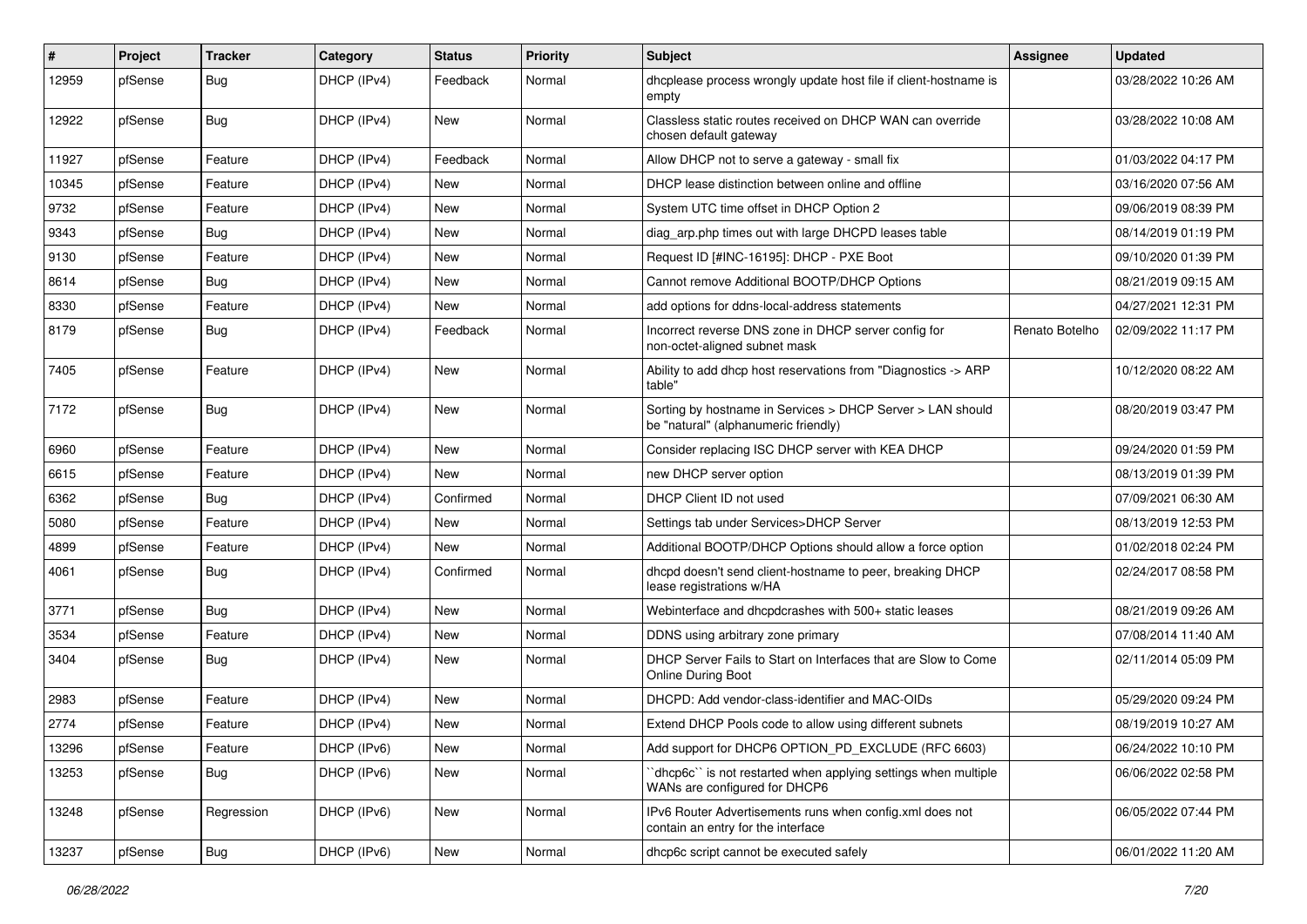| #     | Project | <b>Tracker</b> | Category          | <b>Status</b>                 | <b>Priority</b> | Subject                                                                                       | Assignee   | <b>Updated</b>      |
|-------|---------|----------------|-------------------|-------------------------------|-----------------|-----------------------------------------------------------------------------------------------|------------|---------------------|
| 12947 | pfSense | <b>Bug</b>     | DHCP (IPv6)       | <b>Pull Request</b><br>Review | Normal          | DHCP6 client does not take any action if the interface IPv6<br>address changes during renewal |            | 06/27/2022 07:31 AM |
| 12823 | pfSense | Bug            | DHCP (IPv6)       | New                           | Normal          | Multiple DHCP6 WAN connections PPPoE interface 'defached'<br>status                           |            | 02/18/2022 05:39 AM |
| 12581 | pfSense | Regression     | DHCP (IPv6)       | <b>New</b>                    | Normal          | CARP IPv6 assigned address does not get advertised to<br>endpoints with RADV                  |            | 12/16/2021 02:34 PM |
| 10822 | pfSense | Bug            | DHCP (IPv6)       | New                           | Normal          | Deprecated IPv6 prefix won't be announced as deprecated to<br>clients                         |            | 08/10/2020 09:23 AM |
| 10714 | pfSense | Bug            | DHCP (IPv6)       | New                           | Normal          | radvd only gives out the prefix of the "first" IPv6 address of an<br>interface                |            | 10/06/2020 01:03 PM |
| 9536  | pfSense | Feature        | DHCP (IPv6)       | New                           | Normal          | Support dynamic prefix in DHCPv6 Server                                                       |            | 05/25/2022 04:27 AM |
| 7821  | pfSense | <b>Bug</b>     | DHCP (IPv6)       | New                           | Normal          | GIF does not support broadcast                                                                |            | 08/29/2017 10:50 AM |
| 7734  | pfSense | <b>Bug</b>     | DHCP (IPv6)       | New                           | Normal          | Using opton ia pd0 does not renew prefix and prefix get dropped                               |            | 07/31/2017 03:46 AM |
| 7138  | pfSense | <b>Bug</b>     | DHCP (IPv6)       | Assigned                      | Normal          | Pfsense wide dhcpv6 client doesn't recognise ifid statement                                   |            | 04/21/2022 12:39 PM |
| 6691  | pfSense | <b>Bug</b>     | DHCP (IPv6)       | New                           | Normal          | dhcp6c quits after only two tries if no response was received                                 |            | 12/07/2020 04:25 PM |
| 6283  | pfSense | Feature        | DHCP (IPv6)       | New                           | Normal          | Register DHCPv6 leases with DNS resolver                                                      |            | 08/21/2019 10:48 AM |
| 6051  | pfSense | <b>Bug</b>     | DHCP (IPv6)       | New                           | Normal          | DHCPv6 Client Failure for additional WAN Address causes<br>2-seconds-service-restart-loop     |            | 12/03/2020 01:08 AM |
| 5950  | pfSense | Feature        | DHCP (IPv6)       | <b>New</b>                    | Normal          | DHCPv6 Server support for PD of PD-obtained networks                                          |            | 03/04/2016 03:04 AM |
| 3185  | pfSense | Feature        | DHCP (IPv6)       | New                           | Normal          | Accommodate a DHCPv6 failover-like mechanism                                                  |            | 11/24/2017 10:44 AM |
| 12508 | pfSense | Bug            | <b>DHCP Relay</b> | <b>New</b>                    | Normal          | DHCP Relay over VPN                                                                           |            | 11/06/2021 11:25 AM |
| 12120 | pfSense | Feature        | <b>DHCP Relay</b> | New                           | Normal          | Permit several sets of destination DHCP servers in DHCP relay                                 |            | 07/11/2021 05:41 PM |
| 11149 | pfSense | <b>Bug</b>     | <b>DHCP Relay</b> | New                           | Normal          | DHCP relay won't start with DHCP server behind gateway                                        |            | 03/22/2021 05:13 AM |
| 10904 | pfSense | Feature        | <b>DHCP Relay</b> | <b>Pull Request</b><br>Review | Normal          | Support vti interfaces in dhcrelay                                                            | Luiz Souza | 10/12/2020 07:35 AM |
| 10715 | pfSense | <b>Bug</b>     | <b>DHCP Relay</b> | New                           | Normal          | DHCPv6 relay always uses the "first" IPv6 address of an<br>interface                          |            | 06/29/2020 05:01 AM |
| 9680  | pfSense | Feature        | <b>DHCP Relay</b> | New                           | Normal          | Seperate DHCP Server and relay per interface                                                  |            | 02/27/2020 10:47 AM |
| 4680  | pfSense | <b>Bug</b>     | <b>DHCP Relay</b> | New                           | Normal          | DHCP relay does not work with DHCP server on other end of<br>OpenVPN tunnel                   |            | 05/05/2015 06:55 PM |
| 11856 | pfSense | Feature        | Diagnostics       | New                           | Normal          | Replace/add Alias or DNS names for known LAN addresses in<br>the State table                  |            | 04/27/2021 08:01 AM |
| 7590  | pfSense | <b>Bug</b>     | Diagnostics       | New                           | Normal          | diag_edit do not save when nothing to sae (in directory browse<br>view)                       |            | 05/20/2017 05:04 PM |
| 7589  | pfSense | <b>Bug</b>     | Diagnostics       | New                           | Normal          | diag_edit.php old print_info_box                                                              |            | 05/20/2017 05:02 PM |
| 5556  | pfSense | Feature        | Diagnostics       | New                           | Normal          | No error when downloading non-existing file on<br>Diagnostics/Execute                         |            | 08/20/2019 03:43 PM |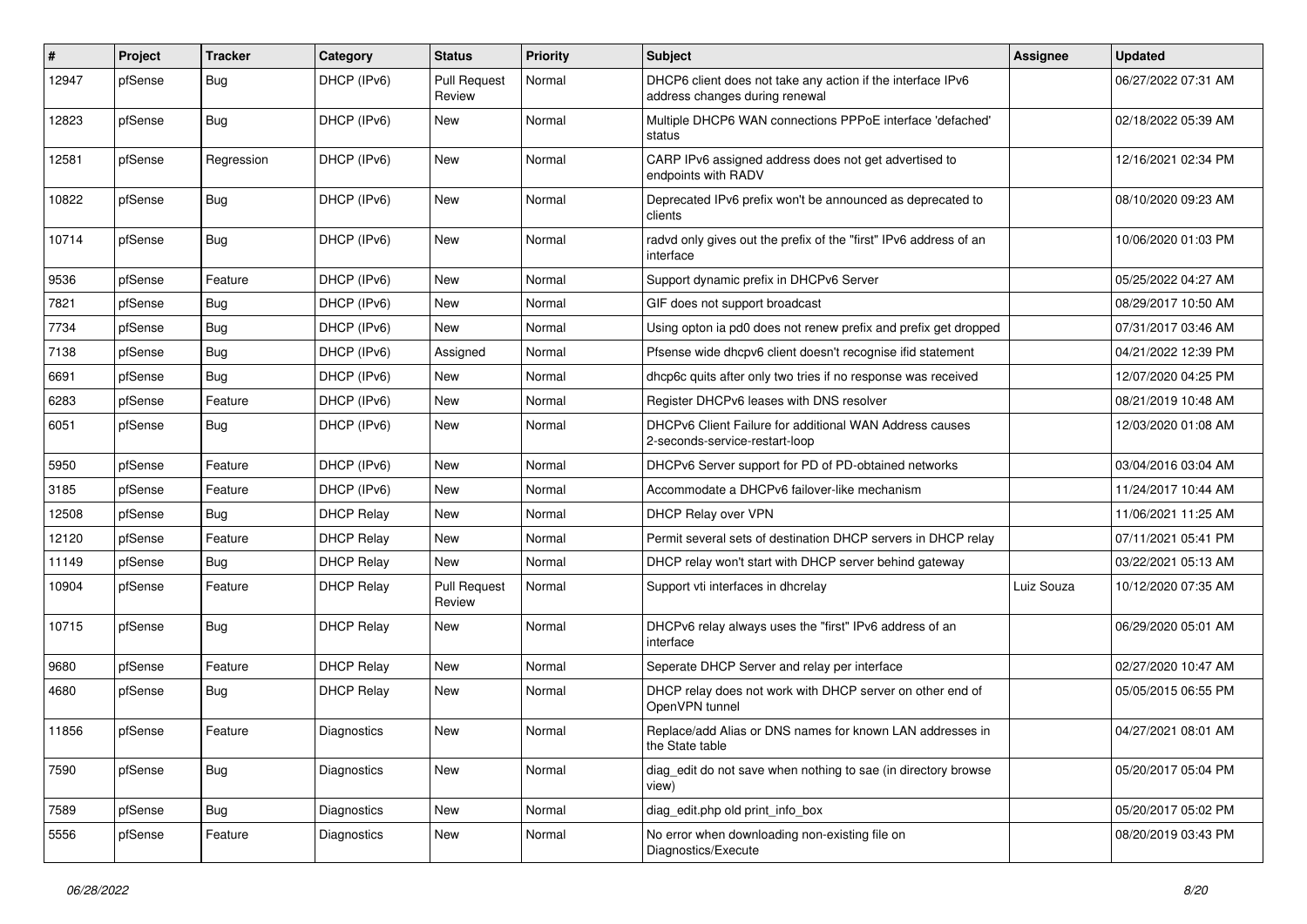| #     | Project | <b>Tracker</b> | Category             | <b>Status</b>                 | <b>Priority</b> | Subject                                                                                                                          | <b>Assignee</b>                | <b>Updated</b>      |
|-------|---------|----------------|----------------------|-------------------------------|-----------------|----------------------------------------------------------------------------------------------------------------------------------|--------------------------------|---------------------|
| 4456  | pfSense | Feature        | Diagnostics          | New                           | Normal          | Packet capture additional filtering options                                                                                      |                                | 08/20/2019 03:30 PM |
| 3796  | pfSense | Bug            | Diagnostics          | Confirmed                     | Normal          | States summary fails and is very slow with large state tables                                                                    |                                | 12/11/2021 08:03 PM |
| 1656  | pfSense | Feature        | Diagnostics          | New                           | Normal          | Teach pfctl to kill states by port number                                                                                        |                                | 08/21/2019 09:55 AM |
| 12139 | pfSense | Feature        | <b>DNS Forwarder</b> | New                           | Normal          | Add support in for specifying a DNSMASQ configuration file                                                                       |                                | 07/16/2021 09:45 PM |
| 2410  | pfSense | Feature        | <b>DNS Forwarder</b> | New                           | Normal          | Support name based aliasing via CNAMEs or some other<br>mechanism.                                                               |                                | 12/11/2012 09:56 PM |
| 13254 | pfSense | <b>Bug</b>     | <b>DNS Resolver</b>  | New                           | Normal          | DNS resolver does not update "unbound.conf" file during link<br>down events                                                      |                                | 06/08/2022 07:55 AM |
| 12612 | pfSense | <b>Bug</b>     | <b>DNS Resolver</b>  | New                           | Normal          | DNS Resolver is restarted during every "rc.newwanip" event                                                                       |                                | 06/03/2022 07:13 AM |
| 10624 | pfSense | <b>Bug</b>     | <b>DNS Resolver</b>  | New                           | Normal          | Unbound configuration memory leak with python module +<br>register DHCP leases active                                            |                                | 02/26/2021 10:27 AM |
| 10342 | pfSense | <b>Bug</b>     | <b>DNS Resolver</b>  | New                           | Normal          | Unbound domain overrides stop resolving periodically. They only<br>resume after the service has been restarted.                  |                                | 03/13/2020 10:35 AM |
| 10143 | pfSense | <b>Bug</b>     | <b>DNS Resolver</b>  | New                           | Normal          | System hostname DNS entry is assigned to the wrong IP on<br>multi-wan setups                                                     |                                | 12/31/2019 02:33 PM |
| 9654  | pfSense | Bug            | <b>DNS Resolver</b>  | New                           | Normal          | After reboot, the DNS resolver must be restarted before it will<br>advertise the ipv6 DNS address of the router.                 |                                | 11/20/2020 03:12 AM |
| 9436  | pfSense | Feature        | <b>DNS Resolver</b>  | New                           | Normal          | Unbound: enable dnstap support                                                                                                   |                                | 03/27/2019 07:54 PM |
| 9037  | pfSense | Bug            | <b>DNS Resolver</b>  | <b>New</b>                    | Normal          | Unbound not logging to syslog after reboot                                                                                       |                                | 10/12/2018 05:09 AM |
| 8236  | pfSense | Feature        | <b>DNS Resolver</b>  | New                           | Normal          | Ability to configure "forward-first" and "forward-host" options for<br>more robust domain overrides in DNS Resolver              |                                | 12/26/2017 01:26 AM |
| 7852  | pfSense | Feature        | <b>DNS Resolver</b>  | New                           | Normal          | Add views support to Unbound GUI                                                                                                 |                                | 09/11/2017 12:26 PM |
| 7152  | pfSense | <b>Bug</b>     | <b>DNS Resolver</b>  | New                           | Normal          | Unbound / DNS Resolver issue if "Register DHCP static<br>mappings in the DNS Resolver" set before wildcard DNS custom<br>options |                                | 12/18/2021 04:59 PM |
| 7096  | pfSense | <b>Bug</b>     | <b>DNS Resolver</b>  | Feedback                      | Normal          | Unbound fails to start on boot if specific network devices are<br>configured in the "Network Interfaces"                         |                                | 11/22/2021 08:59 AM |
| 6103  | pfSense | Feature        | <b>DNS Resolver</b>  | <b>New</b>                    | Normal          | DNS Resolver Outgoing Interfaces should be able to use<br>Gateway Groups                                                         |                                | 10/21/2019 08:02 AM |
| 4798  | pfSense | Feature        | <b>DNS Resolver</b>  | New                           | Normal          | Make host and domain overrides available to both DNS Resolver<br>and DNS Forwarder                                               |                                | 06/29/2015 02:14 AM |
| 1819  | pfSense | <b>Bug</b>     | <b>DNS Resolver</b>  | New                           | Normal          | DNS Resolver Not Registering DHCP Server Specified Domain<br>Name                                                                | Luiz Souza                     | 04/28/2022 01:53 PM |
| 13303 | pfSense | <b>Bug</b>     | Dynamic DNS          | <b>Pull Request</b><br>Review | Normal          | DynDNS - DNSExit no longer working                                                                                               | Koen Zomers                    | 06/27/2022 10:56 AM |
| 13298 | pfSense | <b>Bug</b>     | <b>Dynamic DNS</b>   | <b>Pull Request</b><br>Review | Normal          | Dynv6 does not check response code when updating                                                                                 | <b>Tiago Beling</b><br>d'Avila | 06/24/2022 07:47 AM |
| 13167 | pfSense | Bug            | <b>Dynamic DNS</b>   | New                           | Normal          | phpDynDNS: DigitalOcean ddns update fails (bad request,<br>invalid character '-' in request id)                                  |                                | 06/16/2022 09:30 PM |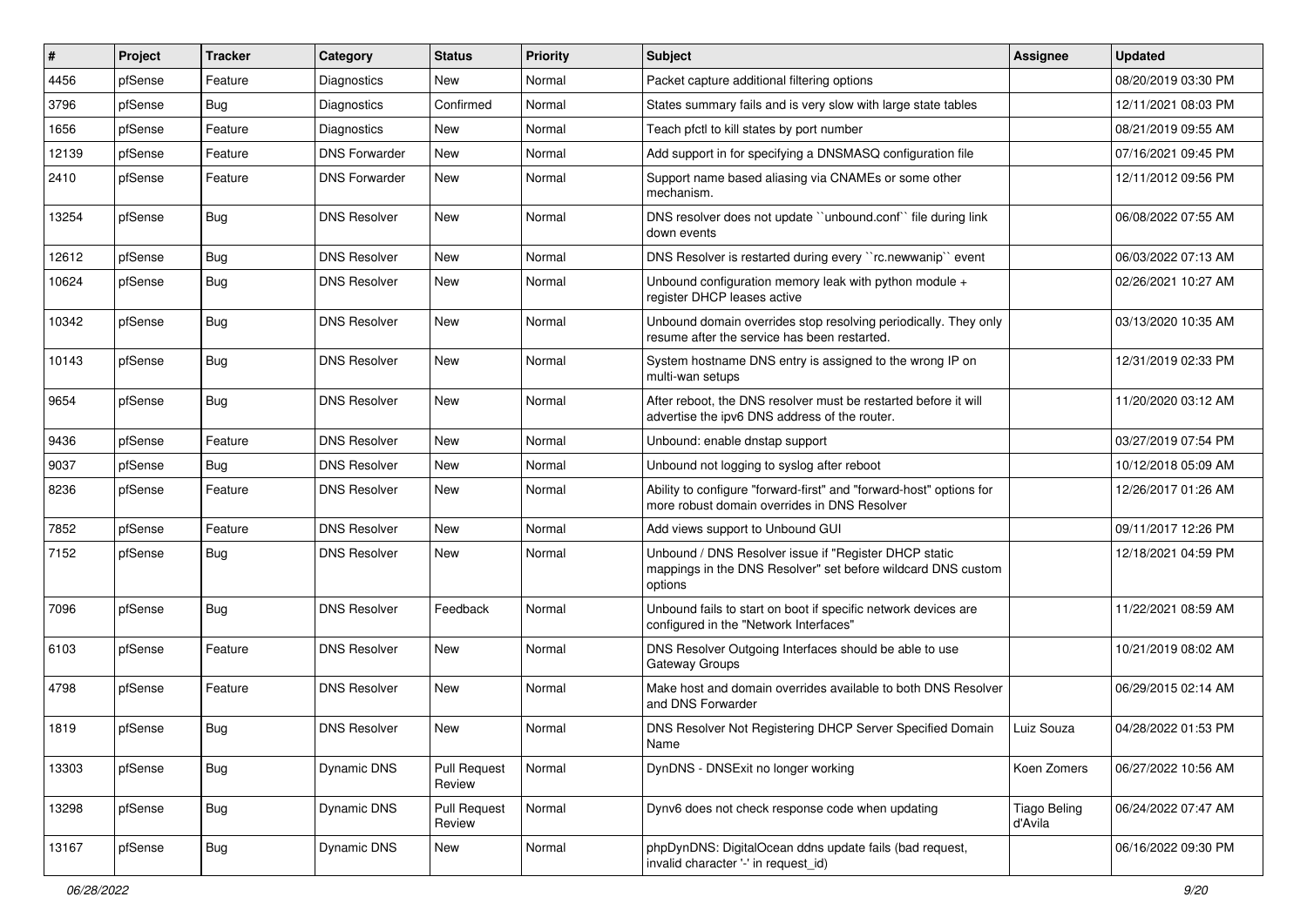| $\sharp$ | Project | <b>Tracker</b> | Category              | <b>Status</b>                 | <b>Priority</b> | Subject                                                                                                 | <b>Assignee</b> | <b>Updated</b>      |
|----------|---------|----------------|-----------------------|-------------------------------|-----------------|---------------------------------------------------------------------------------------------------------|-----------------|---------------------|
| 12877    | pfSense | Bug            | Dynamic DNS           | Feedback                      | Normal          | Cloudflare DynDNS fails to update more than two addresses                                               |                 | 05/29/2022 06:56 PM |
| 12848    | pfSense | Feature        | Dynamic DNS           | New                           | Normal          | Evaluation of the DynDNS "Result Match" string                                                          |                 | 02/22/2022 02:01 AM |
| 12602    | pfSense | Feature        | Dynamic DNS           | New                           | Normal          | DHCPv6 should allow DDNS Client updates for hosts                                                       |                 | 12/15/2021 11:00 AM |
| 12495    | pfSense | Feature        | <b>Dynamic DNS</b>    | <b>Pull Request</b><br>Review | Normal          | DynDNS: add deSEC IPv4&v6 simultaneos update                                                            | Lukas Wiest     | 11/01/2021 08:53 AM |
| 12494    | pfSense | Feature        | Dynamic DNS           | <b>Pull Request</b><br>Review | Normal          | DynDNS: make simultaneous update of IP and LegacyIP<br>possible                                         | Lukas Wiest     | 11/01/2021 08:52 AM |
| 11177    | pfSense | Bug            | Dynamic DNS           | New                           | Normal          | DDNSv6 not using Check IP Services                                                                      |                 | 12/21/2020 05:02 AM |
| 11147    | pfSense | Bug            | Dynamic DNS           | New                           | Normal          | Domeneshop DynDNS IPv4 and IPv6                                                                         |                 | 12/09/2020 11:47 PM |
| 11084    | pfSense | Feature        | Dynamic DNS           | New                           | Normal          | Dynamic DNS include option to specify virtual IP addresses                                              |                 | 11/19/2020 01:26 PM |
| 10962    | pfSense | Feature        | Dynamic DNS           | <b>New</b>                    | Normal          | Add Cpanel support for Dynamic DNS Clients                                                              |                 | 12/28/2020 01:56 PM |
| 10000    | pfSense | Bug            | <b>Dynamic DNS</b>    | New                           | Normal          | Azure Dynamic DNS A and AAAA Records for Apex Zone                                                      |                 | 03/31/2020 09:03 AM |
| 9805     | pfSense | <b>Bug</b>     | Dynamic DNS           | New                           | Normal          | dynDNS cloudflare multiple entries                                                                      |                 | 10/02/2019 04:51 PM |
| 9664     | pfSense | Bug            | Dynamic DNS           | New                           | Normal          | DynDNS and Dual-wan problem with CloudFlare (works with<br>$No-Ip)$                                     |                 | 08/03/2019 10:00 AM |
| 9504     | pfSense | <b>Bug</b>     | Dynamic DNS           | New                           | Normal          | Multiple Dynamic DNS update notifications for the same<br>interface, not differentiated by the hostname |                 | 05/07/2019 07:46 AM |
| 9063     | pfSense | Feature        | Dynamic DNS           | New                           | Normal          | Allow dynamic DNS client entry to specify which Check IP<br>service to use                              |                 | 10/24/2018 11:53 AM |
| 8432     | pfSense | Bug            | <b>Dynamic DNS</b>    | New                           | Normal          | Dynamic DNS Client gives an error that it can't find IPv6 address<br>when WAN interface is a LAGG       |                 | 09/17/2020 05:23 AM |
| 8406     | pfSense | Bug            | Dynamic DNS           | New                           | Normal          | DDNS IPV6 Cloudflare Client does not detect PPOE address                                                |                 | 03/31/2018 11:56 AM |
| 7418     | pfSense | Feature        | <b>Dynamic DNS</b>    | New                           | Normal          | Dynamic dns should be sorted interface name                                                             |                 | 08/21/2019 08:58 AM |
| 7292     | pfSense | Feature        | <b>Dynamic DNS</b>    | New                           | Normal          | DynamicDNS configuration does not sync to HA secondary                                                  |                 | 02/21/2017 04:56 PM |
| 13067    | pfSense | Bug            | <b>FilterDNS</b>      | New                           | Normal          | filterdns resolve interval is twice the intended value                                                  |                 | 04/17/2022 07:45 PM |
| 12740    | pfSense | <b>Bug</b>     | FreeBSD               | Incomplete                    | Normal          | panic: esp input cb: Unexpected address family                                                          |                 | 01/27/2022 01:19 PM |
| 11184    | pfSense | <b>Bug</b>     | FreeBSD               | <b>New</b>                    | Normal          | PF: State policy cannot be configurable                                                                 |                 | 02/09/2021 02:43 AM |
| 13295    | pfSense | Bug            | Gateway<br>Monitoring | <b>Pull Request</b><br>Review | Normal          | Incorrect function parameters for "get_dpinger_status()" call in<br>qwlb.inc                            |                 | 06/24/2022 07:25 AM |
| 13242    | pfSense | Feature        | Gateway<br>Monitoring | New                           | Normal          | Enhancements to static route creation/deletion for dpinger<br>monitor IPs                               |                 | 06/03/2022 11:20 AM |
| 13076    | pfSense | Bug            | Gateway<br>Monitoring | New                           | Normal          | Marking a gateway as down does not affect IPsec entries using<br>gateway groups                         |                 | 06/03/2022 10:32 AM |
| 12920    | pfSense | <b>Bug</b>     | Gateway<br>Monitoring | <b>Pull Request</b><br>Review | Normal          | Gateway behavior differs when the gateway does not exist in<br>config.xml                               | Viktor Gurov    | 06/12/2022 01:27 PM |
| 12811    | pfSense | <b>Bug</b>     | Gateway<br>Monitoring | New                           | Normal          | Services are not restarted when PPP interfaces connect                                                  | Jim Pingle      | 05/31/2022 05:34 PM |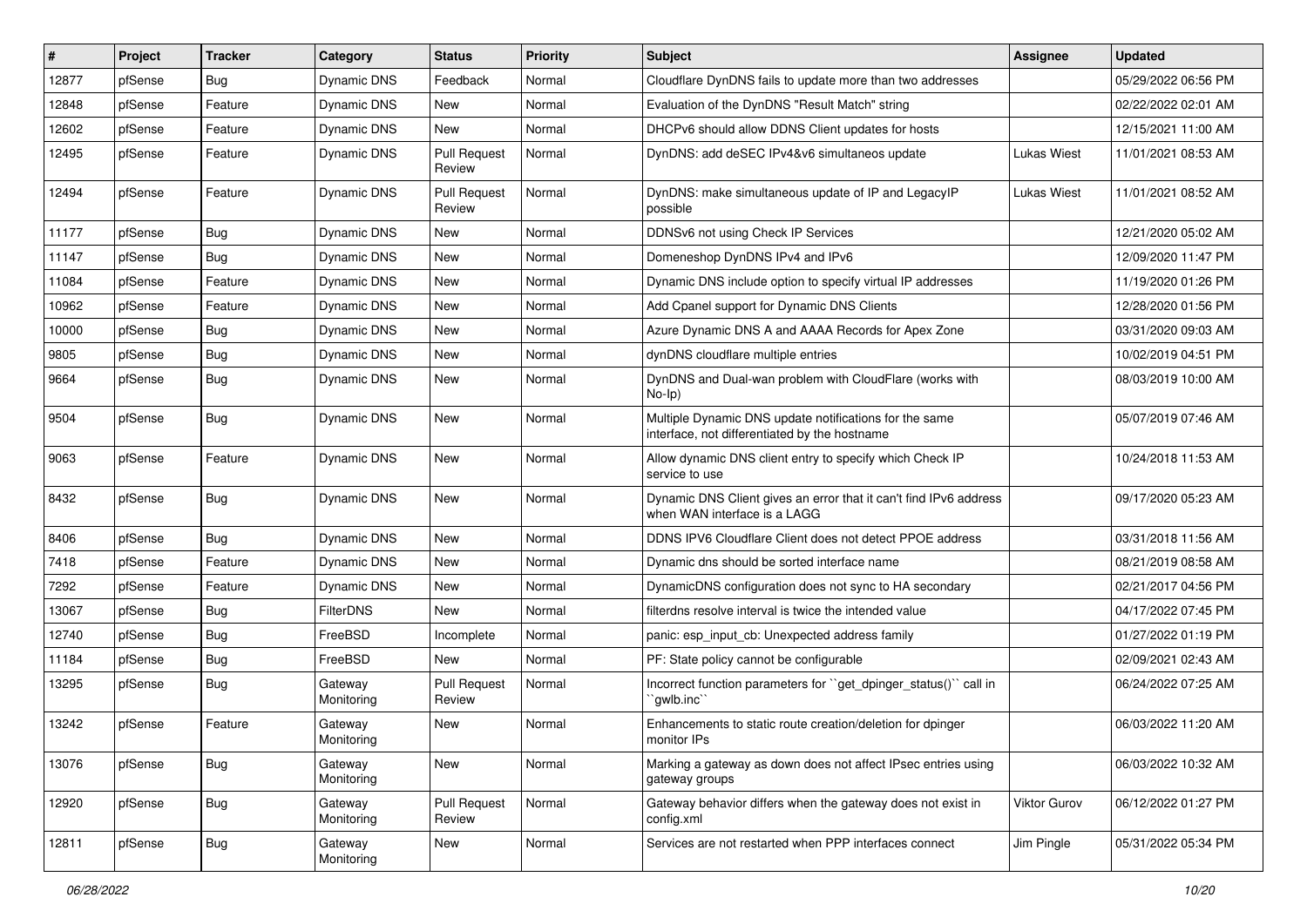| #     | Project | <b>Tracker</b> | Category                 | <b>Status</b>                 | <b>Priority</b> | <b>Subject</b>                                                                                                                                 | Assignee            | <b>Updated</b>      |
|-------|---------|----------------|--------------------------|-------------------------------|-----------------|------------------------------------------------------------------------------------------------------------------------------------------------|---------------------|---------------------|
| 11960 | pfSense | Bug            | Gateway<br>Monitoring    | Feedback                      | Normal          | Gateway Monitoring Traffic Goes Out Default Gateway                                                                                            |                     | 12/20/2021 05:43 AM |
| 7671  | pfSense | Feature        | Gateway<br>Monitoring    | <b>New</b>                    | Normal          | Gateway Monitoring Via Custom Script or Telnet.                                                                                                |                     | 09/18/2020 02:59 PM |
| 6333  | pfSense | <b>Bug</b>     | Gateway<br>Monitoring    | Confirmed                     | Normal          | Bootup starts/restarts dpinger multiple times                                                                                                  | Luiz Souza          | 11/16/2020 01:11 PM |
| 3132  | pfSense | <b>Bug</b>     | Gateway<br>Monitoring    | In Progress                   | Normal          | Gateway events for IPv6 affect IPv4 services and vice versa                                                                                    | <b>Viktor Gurov</b> | 05/10/2022 03:10 PM |
| 12942 | pfSense | <b>Bug</b>     | Gateways                 | New                           | Normal          | Code to kill states for old gateway when reconnecting an<br>interface is incorrect                                                             | Jim Pingle          | 03/22/2022 01:25 PM |
| 12857 | pfSense | Bug            | Gateways                 | New                           | Normal          | Firewall gateway goes away when making changes to Bridge0<br>device                                                                            |                     | 02/27/2022 11:20 AM |
| 12764 | pfSense | <b>Bug</b>     | Gateways                 | <b>New</b>                    | Normal          | VTI gateway status is pending after assigning the VTI interface                                                                                |                     | 02/07/2022 05:41 AM |
| 12077 | pfSense | Feature        | Gateways                 | <b>New</b>                    | Normal          | Allow stick-connections per gateway group                                                                                                      |                     | 06/24/2021 08:45 AM |
| 11570 | pfSense | Regression     | Gateways                 | <b>Pull Request</b><br>Review | Normal          | Gateway monitoring services is not always restarted on interface<br>events, which may prevent a WAN from recovering back to an<br>online state | <b>Viktor Gurov</b> | 06/22/2022 09:04 PM |
| 10875 | pfSense | Bug            | Gateways                 | New                           | Normal          | PPP periodic reset does not fully restore gateway group<br>round-robin functionality                                                           | Luiz Souza          | 11/05/2020 07:44 AM |
| 9650  | pfSense | <b>Bug</b>     | Gateways                 | <b>New</b>                    | Normal          | IPv6 connection drops (ir-)regular on Kabelvodafone (German<br>cable ISP)                                                                      |                     | 07/27/2019 07:14 AM |
| 8343  | pfSense | Bug            | Gateways                 | <b>New</b>                    | Normal          | Gateway Routes (Default Routes) not removed in Kernel when<br>removed from GUI                                                                 |                     | 05/14/2020 01:22 AM |
| 13003 | pfSense | Bug            | Hardware / Drivers       | <b>New</b>                    | Normal          | Malicious Driver Detection event on ixl driver                                                                                                 |                     | 06/25/2022 05:00 PM |
| 12821 | pfSense | Regression     | Hardware / Drivers       | Confirmed                     | Normal          | Intel e1000 driver (em & igb) cannot pass VLAN0 tagged packets                                                                                 |                     | 06/05/2022 08:23 AM |
| 12300 | pfSense | Feature        | Hardware / Drivers       | <b>New</b>                    | Normal          | Add Aquantia Atlantic driver to pfsense                                                                                                        |                     | 09/14/2021 06:49 AM |
| 11876 | pfSense | Feature        | Hardware / Drivers       | New                           | Normal          | OpenSSL does not use QAT acceleration on pfSense Plus<br>21.02-RELEASE-p1 or 21.05-DEVELOPMENT                                                 |                     | 05/03/2021 08:02 AM |
| 11731 | pfSense | <b>Bug</b>     | Hardware / Drivers       | <b>New</b>                    | Normal          | Missing support for Realtek USB NICs                                                                                                           |                     | 03/30/2021 04:32 AM |
| 10805 | pfSense | Feature        | Hardware / Drivers       | <b>New</b>                    | Normal          | Intel QAT (QuickAssist) encryption support for PfSense                                                                                         |                     | 07/31/2020 03:13 PM |
| 10621 | pfSense | Feature        | Hardware / Drivers       | Feedback                      | Normal          | Update system.inc/system identify specific platform() update to<br>accommodate AWS, Azure and GCP                                              |                     | 06/02/2020 03:16 PM |
| 10584 | pfSense | <b>Bug</b>     | Hardware / Drivers       | <b>New</b>                    | Normal          | SG-3100 with M.2: shutdown instead of reboot                                                                                                   |                     | 07/21/2020 03:08 AM |
| 10577 | pfSense | Bug            | Hardware / Drivers       | Feedback                      | Normal          | intel x553 (c3000 chipset) loading x520 driver                                                                                                 |                     | 05/28/2020 03:59 AM |
| 9800  | pfSense | Feature        | Hardware / Drivers       | <b>New</b>                    | Normal          | Add toggle for net.isr.dispatch=deferred in GUI                                                                                                |                     | 09/29/2019 06:18 AM |
| 9094  | pfSense | <b>Bug</b>     | Hardware / Drivers       | Assigned                      | Normal          | MBT console settings are not forced to video console                                                                                           |                     | 11/07/2018 10:23 AM |
| 8324  | pfSense | <b>Bug</b>     | Hardware / Drivers   New |                               | Normal          | bxe cards require promisc for OSPF                                                                                                             | Luiz Souza          | 05/25/2020 03:19 PM |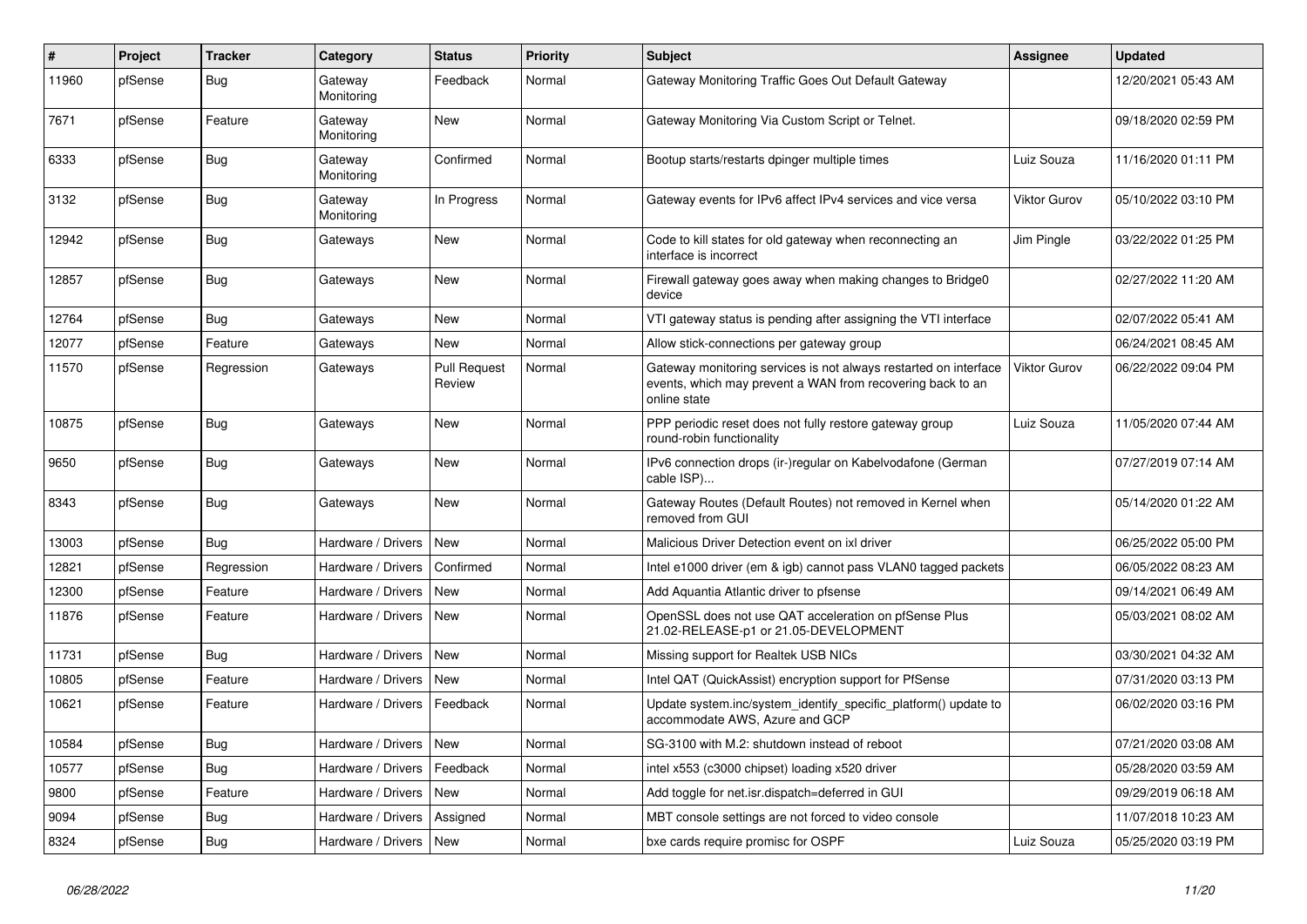| #     | Project | <b>Tracker</b> | Category           | <b>Status</b>                 | <b>Priority</b> | <b>Subject</b>                                                                                                          | Assignee            | <b>Updated</b>      |
|-------|---------|----------------|--------------------|-------------------------------|-----------------|-------------------------------------------------------------------------------------------------------------------------|---------------------|---------------------|
| 8309  | pfSense | Feature        | Hardware / Drivers | <b>New</b>                    | Normal          | Include apuled driver to add support for LEDs on PC Engines<br><b>APU</b> boards                                        | Darryn Storm        | 08/20/2019 08:47 AM |
| 7720  | pfSense | Feature        | Hardware / Drivers | New                           | Normal          | Add general watchdog kernel modules (like ichwd) and<br>watchdogd support in the GUI.                                   |                     | 08/19/2019 01:20 PM |
| 7212  | pfSense | Feature        | Hardware / Drivers | New                           | Normal          | Provide Driver for SG-1000 Crypto Accelerator                                                                           | Luiz Souza          | 08/20/2019 08:46 AM |
| 6574  | pfSense | Feature        | Hardware / Drivers | <b>New</b>                    | Normal          | Support USB RNDIS network interfaces                                                                                    |                     | 08/20/2019 08:46 AM |
| 13277 | pfSense | Bug            | <b>IGMP Proxy</b>  | New                           | Normal          | IGMP Proxy webConfigurator Page Always Produces Error                                                                   |                     | 06/16/2022 07:50 PM |
| 13276 | pfSense | <b>Bug</b>     | <b>IGMP Proxy</b>  | <b>New</b>                    | Normal          | IGMP Proxy Error Message for Logging Links to System Log<br>Instead of Routing Log                                      |                     | 06/16/2022 07:48 PM |
| 12079 | pfSense | <b>Bug</b>     | <b>IGMP Proxy</b>  | <b>New</b>                    | Normal          | IGMPProxy: kernel panic, Sleeping thread owns a non-sleepable<br>lock                                                   | Mateusz Guzik       | 05/10/2022 03:14 PM |
| 11954 | pfSense | Feature        | <b>IGMP Proxy</b>  | New                           | Normal          | Multicast limits                                                                                                        |                     | 05/25/2021 12:36 AM |
| 11953 | pfSense | Bug            | <b>IGMP Proxy</b>  | New                           | Normal          | XG-1541 crashes when igmpproxy is enabled and network<br>interfaces status change                                       |                     | 05/24/2021 04:55 PM |
| 10150 | pfSense | Bug            | <b>IGMP Proxy</b>  | <b>New</b>                    | Normal          | IGMP Proxy does not scale to hundreds of streams                                                                        |                     | 01/03/2020 02:56 AM |
| 9338  | pfSense | <b>Bug</b>     | <b>IGMP Proxy</b>  | <b>New</b>                    | Normal          | igmpproxy ignoring downstream vlan interface                                                                            |                     | 02/22/2019 03:48 AM |
| 8711  | pfSense | Bug            | <b>IGMP Proxy</b>  | <b>New</b>                    | Normal          | igmpproxy with PPPoE Interfaces                                                                                         |                     | 07/28/2018 09:21 AM |
| 3862  | pfSense | Feature        | <b>IGMP Proxy</b>  | New                           | Normal          | Allow configuration of IGMP proxy's 'quickleave' parameter from<br>the web interface                                    |                     | 04/05/2016 03:24 AM |
| 3382  | pfSense | Bug            | <b>IGMP Proxy</b>  | <b>New</b>                    | Normal          | IGMPPROXY fails with more than 32 interfaces                                                                            |                     | 07/12/2016 11:01 PM |
| 12960 | pfSense | Bug            | Installer          | New                           | Normal          | VGA installer image defaults to serial console, serial console is<br>default in GUI settings                            |                     | 05/10/2022 03:19 PM |
| 12367 | pfSense | Todo           | Installer          | <b>New</b>                    | Normal          | ZFS: Do not show memstick disk on target list                                                                           |                     | 09/13/2021 07:37 AM |
| 11363 | pfSense | Bug            | Installer          | New                           | Normal          | Clean Install 2.5.0 fails due to hardware incompability                                                                 |                     | 02/04/2021 11:06 AM |
| 8401  | pfSense | <b>Bug</b>     | Installer          | New                           | Normal          | Issues related to keys representing alphabetic characters<br>specific to Scandinavian languages and to some other keys. |                     | 03/30/2018 11:06 AM |
| 7541  | pfSense | Feature        | Installer          | New                           | Normal          | ZFS Install, add hot spare option                                                                                       |                     | 08/14/2019 09:32 AM |
| 6457  | pfSense | Feature        | Installer          | New                           | Normal          | Allow ability to configure AWS EC2 AMI via userdata                                                                     |                     | 09/21/2020 02:54 PM |
| 13279 | pfSense | <b>Bug</b>     | Interfaces         | <b>New</b>                    | Normal          | DHCP config override affects Gateway installation.                                                                      |                     | 06/17/2022 07:25 AM |
| 13228 | pfSense | Bug            | Interfaces         | New                           | Normal          | Recovering interface gateway may not be added back into<br>gateway groups and rules when expected                       | Jim Pingle          | 05/28/2022 01:14 PM |
| 13225 | pfSense | Bug            | Interfaces         | <b>New</b>                    | Normal          | Bridges with QinQ interfaces not properly set up at boot                                                                | <b>Viktor Gurov</b> | 05/27/2022 08:19 AM |
| 13218 | pfSense | <b>Bug</b>     | Interfaces         | <b>Pull Request</b><br>Review | Normal          | GIF-based interface MTU is assigned to parent interface on boot<br>when parent interface is a LAGG                      | <b>Viktor Gurov</b> | 05/27/2022 05:25 AM |
| 12926 | pfSense | Bug            | Interfaces         | Feedback                      | Normal          | Changing LAGG type on CARP interfaces makes VIPs go to an<br>"init" State                                               |                     | 03/10/2022 10:52 AM |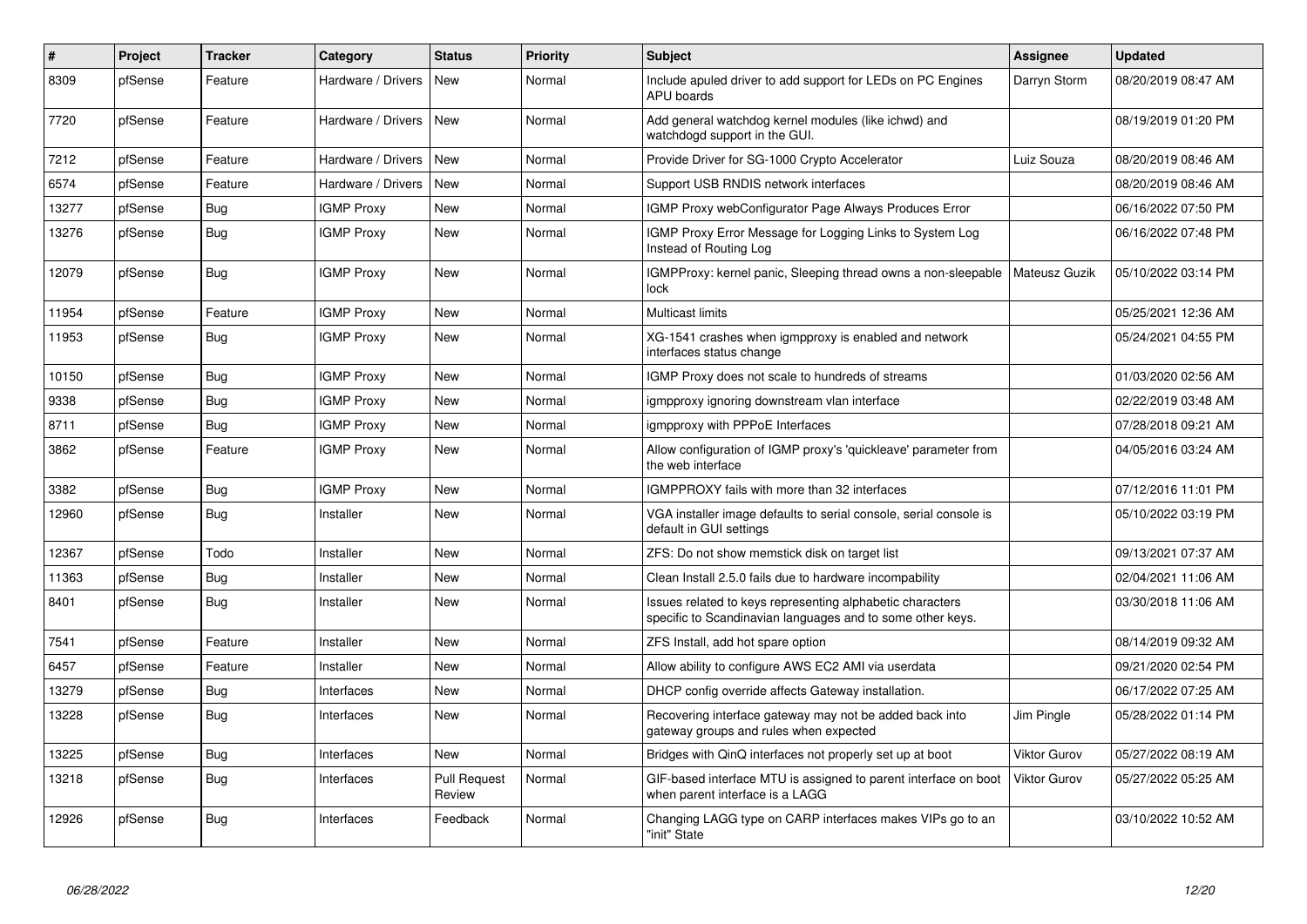| #     | Project | <b>Tracker</b> | Category          | <b>Status</b>                 | <b>Priority</b> | Subject                                                                                                                                                                                         | Assignee            | <b>Updated</b>      |
|-------|---------|----------------|-------------------|-------------------------------|-----------------|-------------------------------------------------------------------------------------------------------------------------------------------------------------------------------------------------|---------------------|---------------------|
| 12679 | pfSense | Feature        | Interfaces        | New                           | Normal          | Remind user to update DHCPv6 range when changing interface<br>IPv6 prefix                                                                                                                       |                     | 01/12/2022 07:36 AM |
| 12504 | pfSense | Bug            | Interfaces        | <b>New</b>                    | Normal          | BCM57412 NetXtreme-E 10Gb RDMA Ethernet controller issue                                                                                                                                        |                     | 11/05/2021 04:51 AM |
| 12176 | pfSense | Todo           | Interfaces        | <b>Pull Request</b><br>Review | Normal          | Hide WireGuard interfaces on appropriate pages                                                                                                                                                  |                     | 08/11/2021 12:52 AM |
| 11872 | pfSense | Bug            | Interfaces        | New                           | Normal          | gif interfaces reporting incorrect traffic counters                                                                                                                                             |                     | 12/30/2021 04:00 AM |
| 11657 | pfSense | <b>Bug</b>     | Interfaces        | New                           | Normal          | netmap_ring_reinit error                                                                                                                                                                        |                     | 03/18/2021 10:32 PM |
| 11641 | pfSense | Bug            | Interfaces        | New                           | Normal          | On xn based interfaces without the VLANMTU flag the first VLAN<br>tag defined does not follow the parent interface MTU settings. All<br>subsequent VLAN tags follow the parent interface's MTU. |                     | 03/09/2021 06:42 PM |
| 11545 | pfSense | Regression     | Interfaces        | Feedback                      | Normal          | Primary interface address is not always used when VIPs are<br>present                                                                                                                           | Reid Linnemann      | 06/24/2022 10:25 AM |
| 11430 | pfSense | <b>Bug</b>     | Interfaces        | <b>New</b>                    | Normal          | PHP console spam after Assigning Interfaces                                                                                                                                                     |                     | 10/09/2021 10:37 AM |
| 11412 | pfSense | Bug            | Interfaces        | New                           | Normal          | LLDPD Package Doesn't Work with Switchports                                                                                                                                                     |                     | 02/12/2021 08:12 PM |
| 11335 | pfSense | <b>Bug</b>     | Interfaces        | New                           | Normal          | Spoofing the MAC on a LAGG interface does not work for some<br>NIC types.                                                                                                                       |                     | 01/29/2021 09:10 AM |
| 11243 | pfSense | Feature        | Interfaces        | <b>New</b>                    | Normal          | individual pfctl snort2c tables per interface only blocking IPs for<br>specific interface when a rule triggers in snort/suricata                                                                |                     | 01/14/2021 03:02 PM |
| 11139 | pfSense | Documentation  | <b>Interfaces</b> | <b>New</b>                    | Normal          | <b>Bridges and VLANs</b>                                                                                                                                                                        |                     | 12/07/2020 12:32 PM |
| 11091 | pfSense | <b>Bug</b>     | Interfaces        | New                           | Normal          | Interfaces set as disabled in the configuration have an UP status<br>in the operating system at boot                                                                                            | <b>Viktor Gurov</b> | 05/10/2022 03:12 PM |
| 11056 | pfSense | Feature        | Interfaces        | New                           | Normal          | Add option to disable flow-control on interfaces in GUI                                                                                                                                         |                     | 11/11/2020 04:41 PM |
| 10890 | pfSense | Feature        | Interfaces        | New                           | Normal          | Allow multiple assigned interfaces to track status of a single<br>switch port                                                                                                                   |                     | 09/14/2020 07:20 AM |
| 10223 | pfSense | Feature        | Interfaces        | New                           | Normal          | Add the ability to create additional loopback interfaces                                                                                                                                        |                     | 12/15/2020 04:35 PM |
| 9690  | pfSense | <b>Bug</b>     | Interfaces        | New                           | Normal          | Ethernet flow control should be disabled by default                                                                                                                                             |                     | 08/19/2019 06:45 PM |
| 9585  | pfSense | <b>Bug</b>     | Interfaces        | New                           | Normal          | 6RD: Unable to reach hosts on within same 6rd-domain                                                                                                                                            |                     | 08/14/2019 02:39 PM |
| 9464  | pfSense | Feature        | Interfaces        | New                           | Normal          | Marvell 6000 -- netgate hardware (e.g.: XG-7100, XG-3100)<br>internal switch LACP support                                                                                                       |                     | 04/08/2019 07:58 AM |
| 9384  | pfSense | Bug            | <b>Interfaces</b> | Confirmed                     | Normal          | devd putting "\$" before variable contents when using single<br>quotes                                                                                                                          |                     | 04/21/2022 12:39 PM |
| 9241  | pfSense | <b>Bug</b>     | Interfaces        | New                           | Normal          | Ethernet link cycles up/down if "auto-negotiate" is explicitly<br>selected in interface configuration                                                                                           |                     | 12/31/2018 08:36 PM |
| 8882  | pfSense | Bug            | Interfaces        | Incomplete                    | Normal          | Interface assignments lost on reboot                                                                                                                                                            |                     | 02/17/2022 02:24 PM |
| 8815  | pfSense | <b>Bug</b>     | Interfaces        | New                           | Normal          | IP addresses are removed from interfaces when link is lost and<br>either IPv4 or IPv6 is dynamic                                                                                                | Luiz Souza          | 07/21/2021 07:49 AM |
| 8770  | pfSense | <b>Bug</b>     | Interfaces        | New                           | Normal          | QinQ interfaces always show as active                                                                                                                                                           |                     | 02/01/2020 09:47 AM |
| 8611  | pfSense | <b>Bug</b>     | Interfaces        | In Progress                   | Normal          | unable to receive IPv6 RA's on SG-1000, default route lost                                                                                                                                      | Luiz Souza          | 02/01/2021 03:31 PM |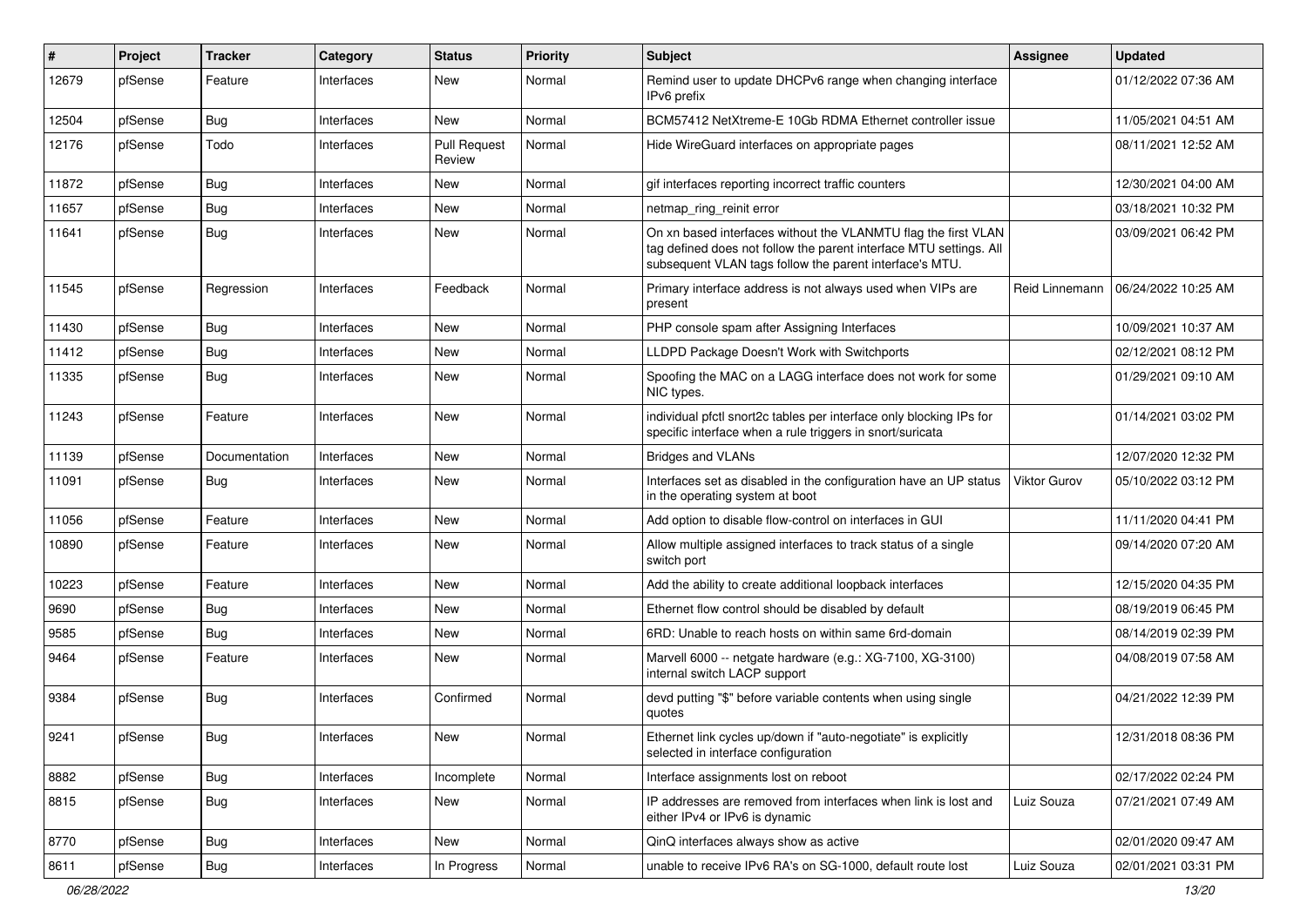| #     | Project | <b>Tracker</b> | Category     | <b>Status</b>                 | <b>Priority</b> | <b>Subject</b>                                                                                   | Assignee            | <b>Updated</b>      |
|-------|---------|----------------|--------------|-------------------------------|-----------------|--------------------------------------------------------------------------------------------------|---------------------|---------------------|
| 8526  | pfSense | <b>Bug</b>     | Interfaces   | <b>New</b>                    | Normal          | DHCP client ignores server replies when 802.1q tagging is used                                   |                     | 08/14/2019 10:52 AM |
| 8520  | pfSense | Feature        | Interfaces   | <b>New</b>                    | Normal          | Option to auto-renew DHCP on interface with an offline gateway<br>or marked as down              |                     | 07/20/2021 11:00 AM |
| 8435  | pfSense | <b>Bug</b>     | Interfaces   | <b>New</b>                    | Normal          | DHCPv6 unusable in certain circumstances (US AT&T Fiber,<br>etc.)                                |                     | 08/14/2019 10:52 AM |
| 8173  | pfSense | Feature        | Interfaces   | <b>New</b>                    | Normal          | dhcp6c - RAW Options                                                                             |                     | 05/29/2022 05:34 PM |
| 8113  | pfSense | <b>Bug</b>     | Interfaces   | <b>New</b>                    | Normal          | MTU setting on bridge, openypn clients ignored                                                   |                     | 12/31/2021 05:55 PM |
| 7626  | pfSense | Feature        | Interfaces   | <b>New</b>                    | Normal          | Add IPoE support for WAN                                                                         |                     | 01/01/2022 12:31 AM |
| 7430  | pfSense | Bug            | Interfaces   | New                           | Normal          | pfsense-utils.inc - where is ipaddr configured () should account<br>for loopback interface       |                     | 08/13/2019 03:48 PM |
| 7040  | pfSense | <b>Bug</b>     | Interfaces   | <b>New</b>                    | Normal          | Issue when disabling an interface                                                                |                     | 12/26/2016 02:56 AM |
| 6977  | pfSense | Bug            | Interfaces   | New                           | Normal          | VLAN traffic is erroneously counted as underlying iface<br>(untagged) traffic                    |                     | 08/13/2019 02:56 PM |
| 6845  | pfSense | Feature        | Interfaces   | New                           | Normal          | DHCP / DHCPv6 WAN client status page                                                             |                     | 08/19/2019 12:37 PM |
| 6823  | pfSense | Bug            | Interfaces   | New                           | Normal          | No connectivity after changing link state to UP                                                  |                     | 04/21/2022 12:39 PM |
| 6796  | pfSense | Feature        | Interfaces   | <b>New</b>                    | Normal          | Allow hostnames as GRE and GIF endpoints                                                         |                     | 08/13/2019 02:35 PM |
| 6605  | pfSense | Bug            | Interfaces   | Confirmed                     | Normal          | rc.linkup logic issues with actions taken                                                        |                     | 07/12/2016 07:46 PM |
| 6289  | pfSense | <b>Bug</b>     | Interfaces   | <b>New</b>                    | Normal          | IPv6 address not given to track6 interfaces on create                                            |                     | 12/30/2021 04:17 AM |
| 6038  | pfSense | Feature        | Interfaces   | <b>New</b>                    | Normal          | Add ability to configure which interface is chosen for defining<br>hostname IP in /etc/hosts     |                     | 07/07/2017 09:56 AM |
| 5887  | pfSense | Bug            | Interfaces   | Confirmed                     | Normal          | hardware offloading applyflags sets/unsets most values when<br>already set correctly             |                     | 07/06/2016 03:31 PM |
| 5474  | pfSense | Feature        | Interfaces   | <b>New</b>                    | Normal          | Add 802.1x configuration to wired interfaces.                                                    |                     | 03/16/2016 04:32 PM |
| 4428  | pfSense | Bug            | Interfaces   | Confirmed                     | Normal          | Setting media option on em(4) leads to infinite link cycling                                     |                     | 07/06/2016 12:45 AM |
| 2386  | pfSense | Feature        | Interfaces   | <b>Pull Request</b><br>Review | Normal          | Bridge member that is not an assigned interface                                                  | <b>Viktor Gurov</b> | 12/02/2020 06:01 AM |
| 1337  | pfSense | Feature        | Interfaces   | Assigned                      | Normal          | VLANs with different MAC address than parent interface                                           |                     | 04/21/2022 12:39 PM |
| 13264 | pfSense | Feature        | <b>IPsec</b> | <b>New</b>                    | Normal          | IPSec Phase2 select multiple PFS key groups                                                      |                     | 06/10/2022 04:29 PM |
| 13102 | pfSense | Bug            | <b>IPsec</b> | New                           | Normal          | Deleting an IPSec tunnel doesn't destroy the SA (SADs/SPDs),<br>causes crash in status ipsec.php | <b>Viktor Gurov</b> | 05/20/2022 01:07 PM |
| 13014 | pfSense | <b>Bug</b>     | <b>IPsec</b> | <b>New</b>                    | Normal          | Charon.vici can get in a bad state                                                               | Mateusz Guzik       | 05/24/2022 05:05 PM |
| 12762 | pfSense | Bug            | <b>IPsec</b> | <b>New</b>                    | Normal          | IPsec keep alive check ignores Child SA Start Action                                             | <b>Viktor Gurov</b> | 02/07/2022 11:21 AM |
| 12705 | pfSense | Bug            | <b>IPsec</b> | Incomplete                    | Normal          | ECDSA certificate does not work for IPSec VPN phase 1                                            |                     | 01/24/2022 03:22 PM |
| 12645 | pfSense | <b>Bug</b>     | <b>IPsec</b> | <b>New</b>                    | Normal          | filterdns" does not monitor remote IPsec gateways for IPv6<br>address changes                    | <b>Viktor Gurov</b> | 06/27/2022 07:20 AM |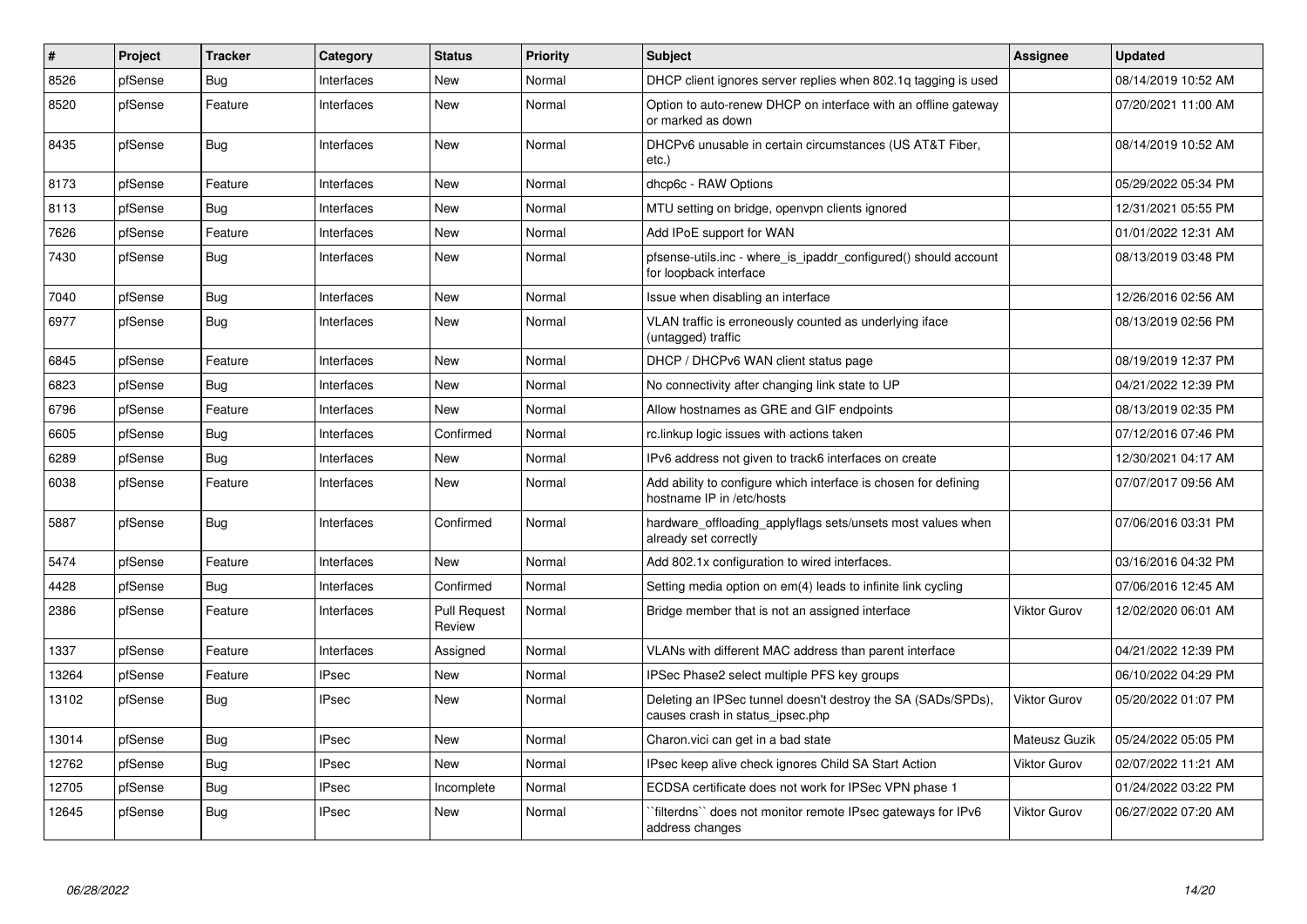| $\#$  | Project | Tracker    | Category     | <b>Status</b> | Priority | Subject                                                                                               | Assignee               | <b>Updated</b>      |
|-------|---------|------------|--------------|---------------|----------|-------------------------------------------------------------------------------------------------------|------------------------|---------------------|
| 12549 | pfSense | Regression | <b>IPsec</b> | New           | Normal   | Per-user Mobile IPsec settings are not applied to connecting<br>mobile clients                        | Jim Pingle             | 04/26/2022 07:50 AM |
| 12473 | pfSense | Feature    | <b>IPsec</b> | New           | Normal   | Allow user adjustment of IPsec Keep Alive periodic checks                                             |                        | 12/22/2021 05:59 AM |
| 12335 | pfSense | <b>Bug</b> | IPsec        | New           | Normal   | <b>IPsec DNS inefficiency</b>                                                                         | Jim Pingle             | 04/26/2022 07:50 AM |
| 11539 | pfSense | <b>Bug</b> | IPsec        | Feedback      | Normal   | Mobile IPsec "split_include" value of 0.0.0.0/0 causes some<br>clients to fail                        | Jim Pingle             | 05/23/2022 12:33 AM |
| 10493 | pfSense | <b>Bug</b> | IPsec        | New           | Normal   | filter_get_vpns_list() issues                                                                         |                        | 05/06/2020 01:07 AM |
| 9857  | pfSense | Feature    | <b>IPsec</b> | New           | Normal   | IPsec Down/Up SMTP Notifications                                                                      |                        | 08/31/2021 08:07 AM |
| 9349  | pfSense | Bug        | IPsec        | Confirmed     | Normal   | IPSec service start/stop/restart fails after settings change                                          | Markus<br>Stockhausen  | 10/30/2020 01:33 PM |
| 8686  | pfSense | Bug        | <b>IPsec</b> | New           | Normal   | IPsec VTI: Assigned interface firewall rules are never parsed                                         |                        | 02/10/2021 12:15 PM |
| 8346  | pfSense | Feature    | <b>IPsec</b> | New           | Normal   | Let pFSense act as an IPSec XAuth VPN Client                                                          |                        | 02/23/2018 07:39 AM |
| 8168  | pfSense | Feature    | IPsec        | New           | Normal   | strongswan dhcp option                                                                                |                        | 12/19/2017 04:14 AM |
| 8073  | pfSense | <b>Bug</b> | IPsec        | New           | Normal   | Traffic inexplicably not going through IPSEC despite (in theory)<br>matching SPs                      |                        | 11/09/2017 02:51 AM |
| 8036  | pfSense | Feature    | <b>IPsec</b> | New           | Normal   | Want to run multiple Mobile Client IKEv2 server instances                                             |                        | 08/14/2019 09:31 AM |
| 8013  | pfSense | <b>Bug</b> | IPsec        | New           | Normal   | IPsec MSS clamping value shared for IPv4 and IPv6                                                     | Luiz Souza             | 10/28/2021 01:37 PM |
| 7773  | pfSense | Feature    | <b>IPsec</b> | New           | Normal   | IPSec using IKEv2 with split DNS not using provided domain<br>names                                   |                        | 08/15/2017 05:25 PM |
| 7738  | pfSense | Feature    | <b>IPsec</b> | New           | Normal   | Highlight which IPSec (or other VPN) crypto modes are<br>hardware-accelerated in the UI               |                        | 08/13/2019 03:46 PM |
| 7420  | pfSense | <b>Bug</b> | IPsec        | New           | Normal   | ipsec status freezing                                                                                 |                        | 02/13/2020 09:09 AM |
| 7248  | pfSense | Feature    | <b>IPsec</b> | New           | Normal   | Web UI for IPSec settings should warn about poor security<br>choices                                  | Jim Pingle             | 10/31/2019 12:15 PM |
| 7235  | pfSense | <b>Bug</b> | <b>IPsec</b> | New           | Normal   | 4860 has not got significant IPsec performance rising with<br>enabled HW acceleration                 | Luiz Souza             | 12/18/2021 04:32 PM |
| 6668  | pfSense | Bug        | <b>IPsec</b> | Feedback      | Normal   | IPSec tunnel + L2TP/IPSec VPN - wrong PSK chosen by<br>pfSense                                        |                        | 09/21/2019 02:07 AM |
| 6624  | pfSense | <b>Bug</b> | <b>IPsec</b> | Confirmed     | Normal   | changes in IPsec config should down the connection                                                    | Jim Pingle             | 08/02/2021 12:08 PM |
| 6517  | pfSense | <b>Bug</b> | IPsec        | Confirmed     | Normal   | Adding mobile IPsec phase 2 entries requires restart of<br>strongswan                                 |                        | 06/21/2016 11:04 PM |
| 6481  | pfSense | Bug        | <b>IPsec</b> | New           | Normal   | loading EAP_RADIUS method failed                                                                      |                        | 03/24/2020 04:25 PM |
| 6370  | pfSense | Bug        | <b>IPsec</b> | Confirmed     | Normal   | IPSEC bound to WAN gateway group and Dynamic DNS doesn't<br>to fail back tunnel to WAN on DDNS update |                        | 08/31/2021 07:38 AM |
| 6213  | pfSense | Feature    | IPsec        | New           | Normal   | IPSEC: IPV4/IPV6 dual-interface-stack support for Mobile IKE                                          |                        | 04/20/2016 07:48 AM |
| 6167  | pfSense | <b>Bug</b> | <b>IPsec</b> | Confirmed     | Normal   | IPsec IPComp not working                                                                              | George<br>Neville-Neil | 09/22/2020 06:07 PM |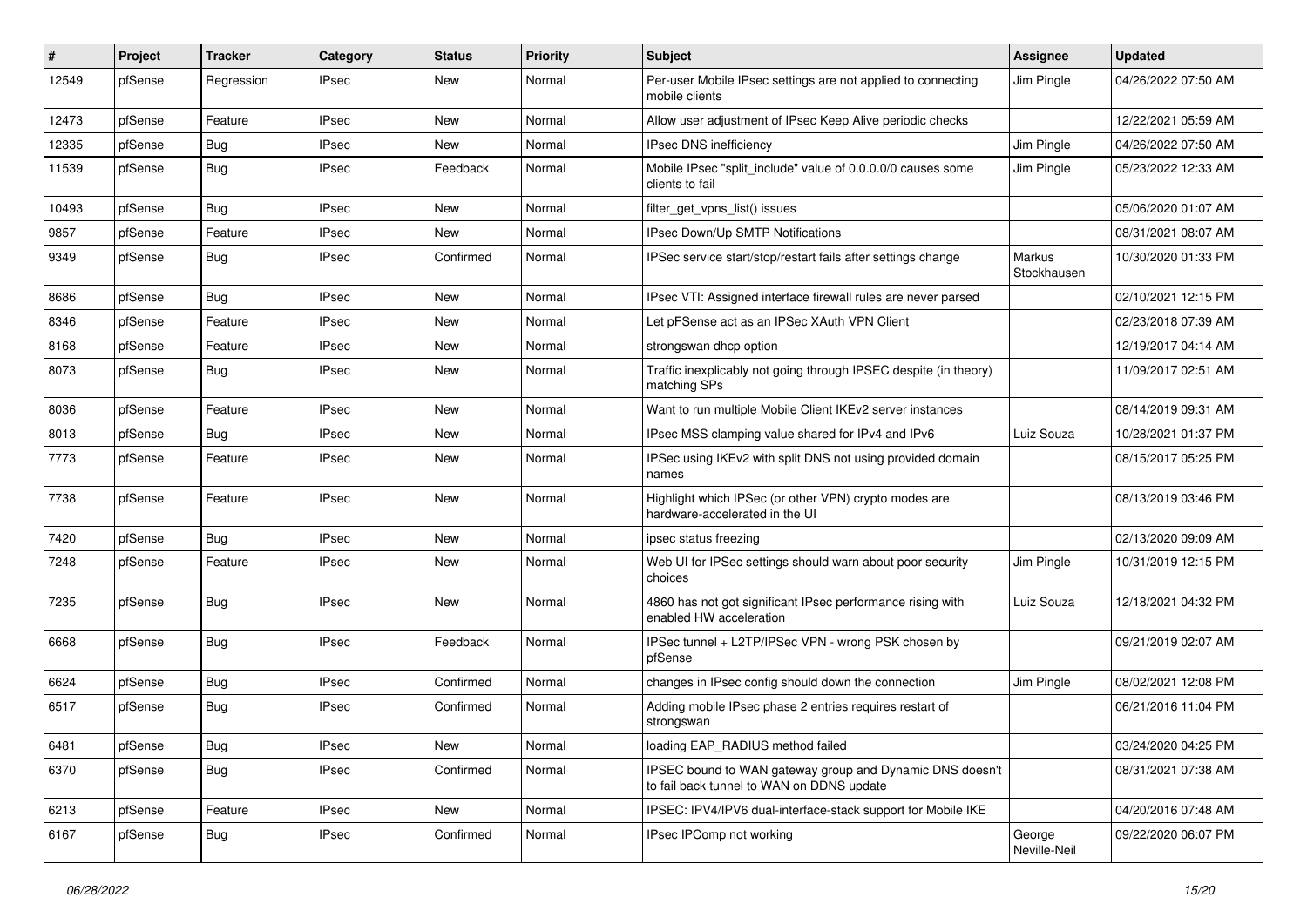| #     | Project | <b>Tracker</b> | Category                                        | <b>Status</b> | <b>Priority</b> | Subject                                                                                        | <b>Assignee</b> | <b>Updated</b>      |
|-------|---------|----------------|-------------------------------------------------|---------------|-----------------|------------------------------------------------------------------------------------------------|-----------------|---------------------|
| 5629  | pfSense | <b>Bug</b>     | <b>IPsec</b>                                    | New           | Normal          | Allow for IPsec configuration using certs without a CA                                         |                 | 12/31/2021 05:21 PM |
| 5331  | pfSense | Feature        | <b>IPsec</b>                                    | New           | Normal          | IPSec table for tuning strongswan.conf                                                         |                 | 05/05/2021 12:10 AM |
| 4989  | pfSense | Feature        | <b>IPsec</b>                                    | New           | Normal          | Allow all valid strongswan remote gateway options in gui                                       |                 | 08/20/2015 02:57 PM |
| 4688  | pfSense | Feature        | <b>IPsec</b>                                    | New           | Normal          | Missing TFC Traffic Flow Confidentiality support                                               |                 | 11/15/2021 12:27 PM |
| 4591  | pfSense | Feature        | <b>IPsec</b>                                    | New           | Normal          | IPSec Failover Support for IP Addresses instead of Dynamic<br>DNS / Failover Group             |                 | 09/04/2020 12:17 AM |
| 3312  | pfSense | <b>Bug</b>     | <b>IPsec</b>                                    | New           | Normal          | Gateway on IPsec rules is not functional in pf                                                 |                 | 01/28/2020 10:09 PM |
| 946   | pfSense | Feature        | <b>IPsec</b>                                    | New           | Normal          | Allow aliases to be used to define IPsec phase 2 networks                                      |                 | 04/21/2022 12:39 PM |
| 12938 | pfSense | <b>Bug</b>     | <b>IPv6 Router</b><br>Advertisements<br>(RADVD) | New           | Normal          | MaxRtrAdvInterval would allow stale DNS servers to be deleted<br>faster                        |                 | 03/12/2022 09:37 AM |
| 8262  | pfSense | Feature        | <b>IPv6 Router</b><br>Advertisements<br>(RADVD) | New           | Normal          | Make each prefix flags configurable separately.                                                |                 | 01/16/2018 12:35 PM |
| 7737  | pfSense | <b>Bug</b>     | <b>IPv6 Router</b><br>Advertisements<br>(RADVD) | New           | Normal          | radvd error message                                                                            |                 | 08/13/2019 09:41 AM |
| 7303  | pfSense | <b>Bug</b>     | <b>IPv6 Router</b><br>Advertisements<br>(RADVD) | <b>New</b>    | Normal          | ipv6 connectivity lost on pfSense reboot                                                       |                 | 08/20/2019 12:23 PM |
| 6816  | pfSense | Feature        | <b>IPv6 Router</b><br>Advertisements<br>(RADVD) | <b>New</b>    | Normal          | Status and/or Diagnostics page for radvd                                                       |                 | 08/13/2019 02:35 PM |
| 6541  | pfSense | <b>Bug</b>     | IPv6 Router<br>Advertisements<br>(RADVD)        | New           | Normal          | IPv6 RAs always include on-link prefix; clients may not use<br>DHCPv6 managed addresses        |                 | 08/13/2019 03:23 PM |
| 4470  | pfSense | Feature        | <b>IPv6 Router</b><br>Advertisements<br>(RADVD) | New           | Normal          | RA page in GUI                                                                                 |                 | 08/20/2019 12:20 PM |
| 3718  | pfSense | Feature        | <b>IPv6 Router</b><br>Advertisements<br>(RADVD) | New           | Normal          | radvd - enhancement proposal: ability to advertise routes and<br>some fixes - patches attached |                 | 03/22/2020 02:59 PM |
| 11761 | pfSense | Bug            | L2TP                                            | <b>New</b>    | Normal          | L2TP/IPsec VPN : PPP LCP negotiation occurs before user<br>authentication                      |                 | 03/31/2021 04:52 AM |
| 7563  | pfSense | Feature        | L <sub>2</sub> TP                               | New           | Normal          | I2tp Suggestion: consider allowing IP/Subnet for the user.                                     |                 | 08/21/2019 10:52 AM |
| 6321  | pfSense | <b>Bug</b>     | L <sub>2</sub> TP                               | New           | Normal          | Problem with connecting l2tp over ipsec from android and<br>windows                            |                 | 11/13/2020 11:01 AM |
| 1667  | pfSense | Bug            | L <sub>2</sub> TP                               | New           | Normal          | L2TP server does not respond properly from a CARP VIP                                          |                 | 12/11/2021 07:43 PM |
| 9453  | pfSense | <b>Bug</b>     | <b>LAGG Interfaces</b>                          | New           | Normal          | VLAN Interfaces on LAGG get orphaned at boot                                                   |                 | 08/21/2019 11:16 AM |
| 8335  | pfSense | Bug            | <b>LAGG Interfaces</b>                          | New           | Normal          | System hang with LACP downlink to UniFi switch                                                 |                 | 08/21/2019 11:18 AM |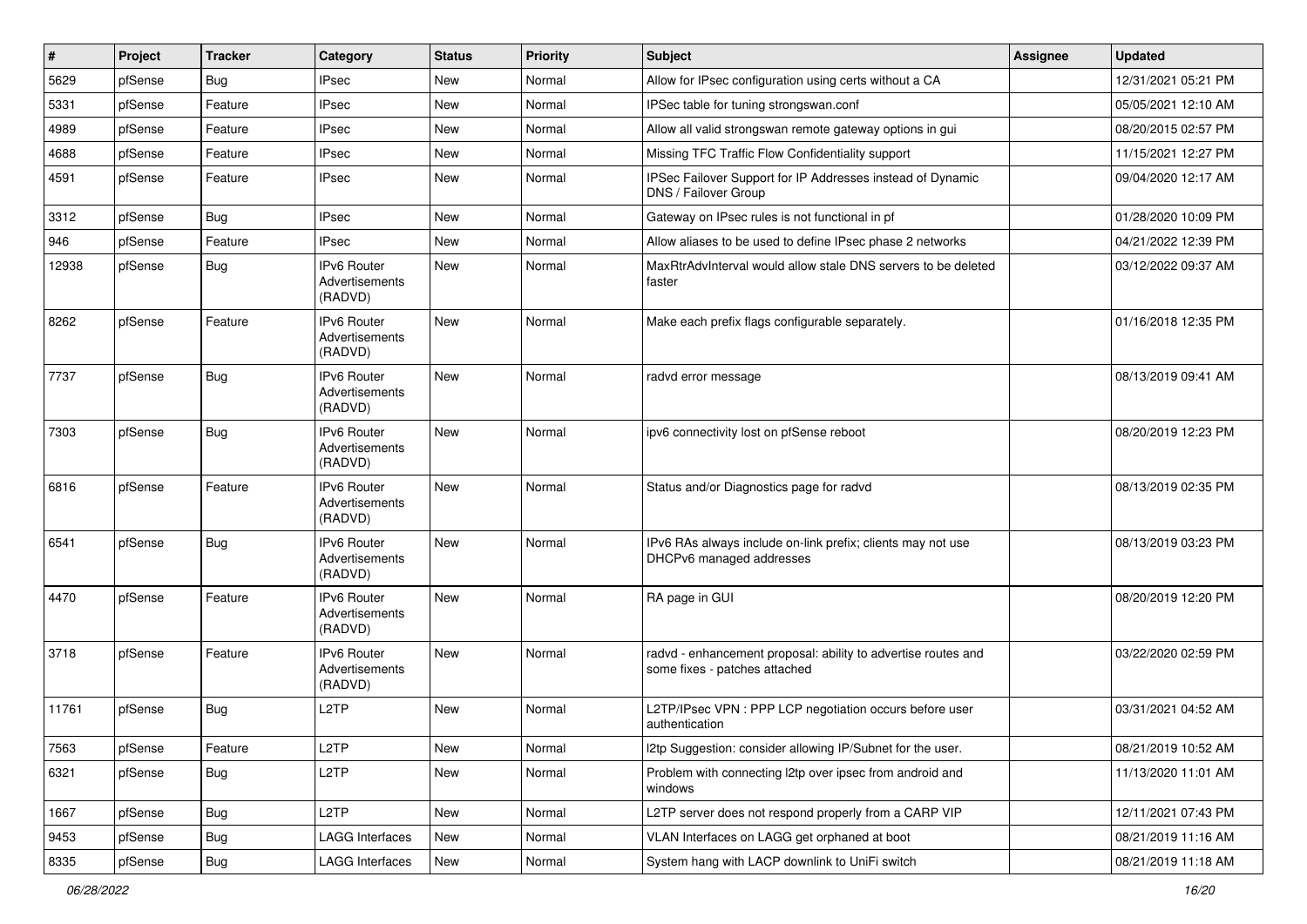| #     | Project | <b>Tracker</b> | Category               | <b>Status</b>                 | <b>Priority</b> | <b>Subject</b>                                                                                            | Assignee | <b>Updated</b>      |
|-------|---------|----------------|------------------------|-------------------------------|-----------------|-----------------------------------------------------------------------------------------------------------|----------|---------------------|
| 4499  | pfSense | Feature        | <b>LAGG Interfaces</b> | New                           | Normal          | pfSense LAGG interfaces; unable to set speed and duplex for<br>member interfaces.                         |          | 08/21/2019 11:16 AM |
| 2504  | pfSense | Feature        | <b>LAGG Interfaces</b> | New                           | Normal          | lagg enhancements                                                                                         |          | 01/08/2021 12:17 PM |
| 336   | pfSense | Feature        | LAGG Interfaces        | New                           | Normal          | Option to create lagg under assign interfaces                                                             |          | 08/21/2019 11:16 AM |
| 12747 | pfSense | Bug            | Logging                | New                           | Normal          | System log is filled by sshguard                                                                          |          | 05/03/2022 03:08 AM |
| 12625 | pfSense | Feature        | Logging                | New                           | Normal          | Granular logging options for default firewall rules.                                                      |          | 12/21/2021 06:39 PM |
| 12464 | pfSense | Bug            | Logging                | <b>Pull Request</b><br>Review | Normal          | Syslog Auth messages are sent as Emergency Level                                                          |          | 05/17/2022 02:20 PM |
| 12056 | pfSense | <b>Bug</b>     | Logging                | New                           | Normal          | Filterlog says "Unknown Option %u"                                                                        |          | 06/18/2021 05:51 AM |
| 11666 | pfSense | Bug            | Logging                | New                           | Normal          | GUI Firewall log search not parsing filter.log beyond hard coded<br>limit                                 |          | 03/12/2021 11:38 AM |
| 11324 | pfSense | Feature        | Logging                | New                           | Normal          | Separate syslog "Remote log servers" Parameters                                                           |          | 01/27/2021 10:47 AM |
| 10581 | pfSense | Feature        | Logging                | New                           | Normal          | Provide ability to disable nginx access logging to remote syslog<br>server                                |          | 05/21/2020 08:36 PM |
| 9060  | pfSense | Feature        | Logging                | New                           | Normal          | add rule name filtering field for firewall log viewer                                                     |          | 08/14/2019 12:38 PM |
| 9038  | pfSense | Feature        | Logging                | New                           | Normal          | Live view of any log file                                                                                 |          | 08/19/2019 02:55 PM |
| 8372  | pfSense | Feature        | Logging                | New                           | Normal          | add gui setting to adjust refresh rate for dynamic firewall logs                                          |          | 08/14/2019 10:31 AM |
| 7800  | pfSense | Feature        | Logging                | New                           | Normal          | Add option for state logging                                                                              |          | 08/13/2019 03:51 PM |
| 7476  | pfSense | Bug            | Logging                | New                           | Normal          | Dirty buffer used to build log messages?                                                                  |          | 04/17/2017 09:51 PM |
| 1940  | pfSense | Todo           | Logging                | New                           | Normal          | Integrate rSyslogd                                                                                        |          | 07/06/2018 02:11 PM |
| 7964  | pfSense | <b>Bug</b>     | Multi-WAN              | New                           | Normal          | Restart openypn on gateway switching                                                                      |          | 08/19/2019 12:35 PM |
| 3115  | pfSense | Feature        | Multi-WAN              | New                           | Normal          | Traffic shaping for multi WAN                                                                             |          | 12/07/2015 02:20 PM |
| 1388  | pfSense | Feature        | Multi-WAN              | New                           | Normal          | 3G outbound failover connection with auto dial-up and hang-up                                             |          | 08/21/2019 11:27 AM |
| 855   | pfSense | Feature        | Multi-WAN              | New                           | Normal          | Ability to selectively kill states on gateways recovery                                                   |          | 03/11/2022 08:30 AM |
| 228   | pfSense | Feature        | Multi-WAN              | New                           | Normal          | Multi-WAN support with same gateway on multiple WANs                                                      |          | 04/11/2015 01:10 AM |
| 9179  | pfSense | <b>Bug</b>     | <b>NAT Reflection</b>  | New                           | Normal          | NAT reflection fix implemented for #8604 is causing WebUI and<br>XMLRPC to fail on slave                  |          | 03/27/2020 08:01 PM |
| 8004  | pfSense | <b>Bug</b>     | <b>NAT Reflection</b>  | New                           | Normal          | Error notice for a deleted NAT that had a RULE or an existing<br>NAT which is claimed to have no NAT port |          | 10/24/2017 06:39 PM |
| 13224 | pfSense | Bug            | Notifications          | New                           | Normal          | Email notification flood when UPS (NUT) and WAN send<br>notifications                                     |          | 05/27/2022 01:58 AM |
| 12903 | pfSense | Feature        | Notifications          | New                           | Normal          | alternative authentication methods for email notifications?                                               |          | 03/07/2022 07:52 AM |
| 10718 | pfSense | Feature        | Notifications          | New                           | Normal          | Email notifications - add new field to enter a from: name                                                 |          | 07/01/2020 09:08 AM |
| 10325 | pfSense | Bug            | <b>Notifications</b>   | New                           | Normal          | System/Advanced/Notifications/E-Mail - SMTP Notification<br>E-Mail auth password Unexpected Bahaviour     |          | 10/30/2020 08:17 AM |
| 8313  | pfSense | <b>Bug</b>     | Notifications          | New                           | Normal          | STARTTLS auto detection not working                                                                       |          | 04/21/2022 12:39 PM |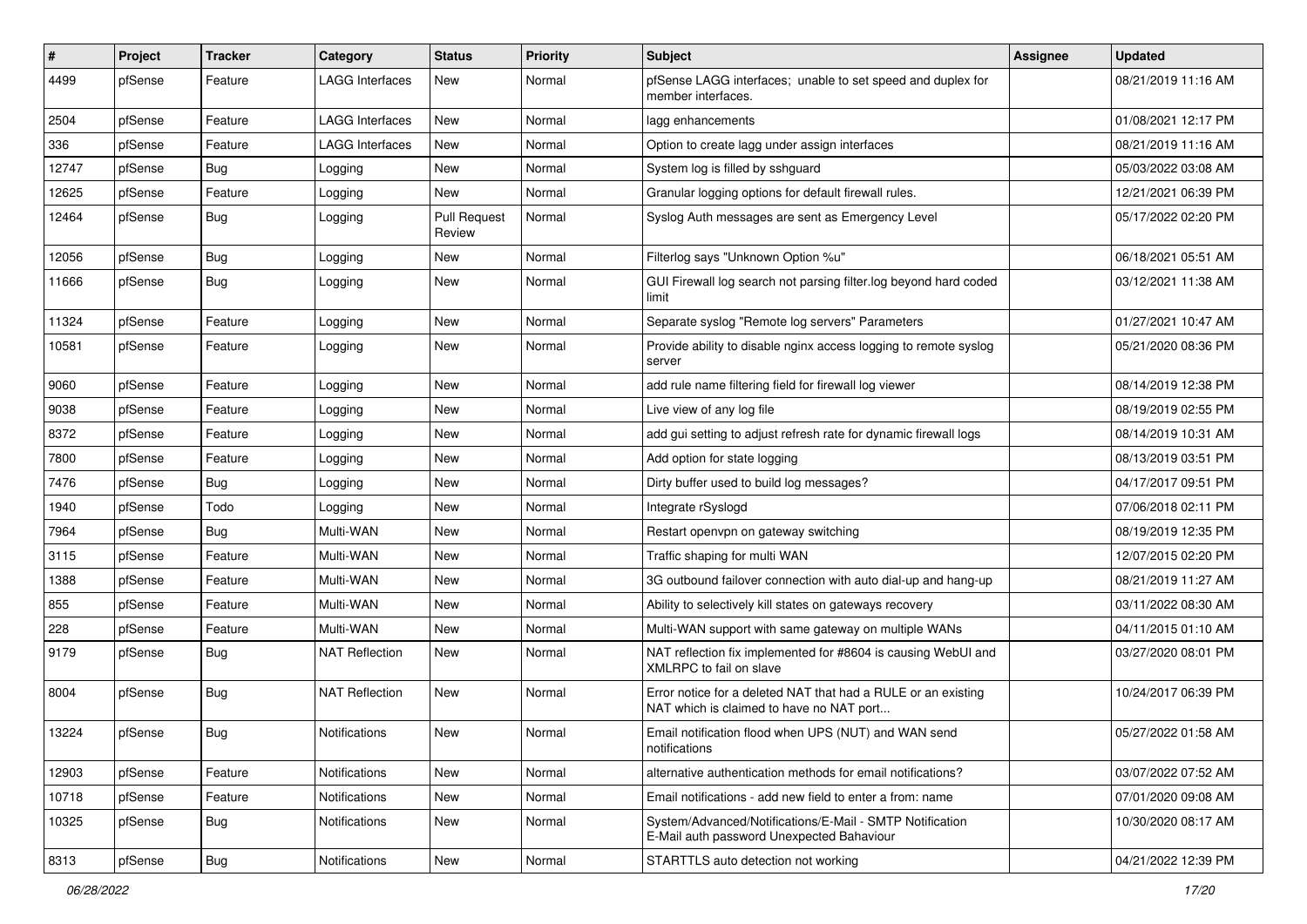| #     | Project | <b>Tracker</b> | Category             | <b>Status</b>                 | <b>Priority</b> | <b>Subject</b>                                                                                                  | Assignee          | <b>Updated</b>      |
|-------|---------|----------------|----------------------|-------------------------------|-----------------|-----------------------------------------------------------------------------------------------------------------|-------------------|---------------------|
| 4501  | pfSense | Feature        | Notifications        | <b>New</b>                    | Normal          | Allow email report to send multiple destination                                                                 |                   | 02/06/2016 04:07 AM |
| 4128  | pfSense | Feature        | <b>Notifications</b> | <b>New</b>                    | Normal          | Email notification webqui configuration                                                                         |                   | 11/18/2021 12:48 PM |
| 1506  | pfSense | Feature        | <b>Notifications</b> | <b>New</b>                    | Normal          | Notifications should spool                                                                                      |                   | 05/05/2011 12:58 PM |
| 10404 | pfSense | Feature        | <b>NTPD</b>          | New                           | Normal          | Consider using chrony for NTP services                                                                          |                   | 11/23/2021 06:59 PM |
| 8794  | pfSense | Feature        | <b>NTPD</b>          | <b>New</b>                    | Normal          | NTP authentiction                                                                                               | Tod L             | 08/05/2021 01:20 AM |
| 8149  | pfSense | Feature        | <b>NTPD</b>          | <b>New</b>                    | Normal          | <b>NTPsec</b>                                                                                                   |                   | 10/11/2020 10:59 AM |
| 7287  | pfSense | Feature        | <b>NTPD</b>          | New                           | Normal          | NTP add support for ACTS ref clock                                                                              |                   | 10/12/2020 07:45 AM |
| 7201  | pfSense | Feature        | <b>NTPD</b>          | New                           | Normal          | NTP Support multiple GPS reference clocks                                                                       |                   | 04/27/2021 12:31 PM |
| 6604  | pfSense | Feature        | <b>NTPD</b>          | New                           | Normal          | Allow NTP server list to be overridden by DHCP/PPP                                                              |                   | 08/13/2019 01:39 PM |
| 6569  | pfSense | Feature        | <b>NTPD</b>          | New                           | Normal          | Support Rockwell ZODIAC binary protocol (Jupiter receiver) for<br>high precision                                | Jim Pingle        | 07/18/2016 11:45 AM |
| 6554  | pfSense | Feature        | <b>NTPD</b>          | <b>New</b>                    | Normal          | Reintroduce NTP mode7 for IEEE 1588 PTPd interop                                                                |                   | 08/13/2019 01:40 PM |
| 4604  | pfSense | Bug            | <b>NTPD</b>          | New                           | Normal          | NTP time server entries may or may not work, depending upon<br>interfaces selected when configuring NTP service |                   | 12/11/2021 07:59 PM |
| 13293 | pfSense | Feature        | OpenVPN              | New                           | Normal          | Option to set auth-gen-token in OpenVPN GUI                                                                     |                   | 06/21/2022 02:35 PM |
| 13267 | pfSense | Bug            | OpenVPN              | New                           | Normal          | dpinger continues to run on OpenVPN gateway after OpenVPN<br>service is stopped.                                |                   | 06/12/2022 02:49 PM |
| 13243 | pfSense | Bug            | OpenVPN              | <b>Pull Request</b><br>Review | Normal          | OpenVPN status for multi-user VPN shows info icon to display<br>RADIUS rules when there are none to display     | Marcos<br>Mendoza | 06/19/2022 05:53 PM |
| 13091 | pfSense | Feature        | OpenVPN              | <b>New</b>                    | Normal          | RFE: Ability to specify the order of OpenVPN Authentication<br>servers                                          |                   | 04/22/2022 04:30 PM |
| 13090 | pfSense | <b>Bug</b>     | OpenVPN              | New                           | Normal          | OpenVPN: do not use legacy deprecated netbios settings                                                          | Jim Pingle        | 04/22/2022 11:19 AM |
| 13089 | pfSense | Bug            | OpenVPN              | New                           | Normal          | OpenVPN: fix some netbios options were preserved even if teh<br>Netbios option was unchecked                    | Jim Pingle        | 04/22/2022 11:06 AM |
| 13088 | pfSense | Bug            | OpenVPN              | <b>New</b>                    | Normal          | OpenVPN Client Overrides: properly hide/show form fields                                                        | Jim Pingle        | 06/08/2022 09:15 AM |
| 13087 | pfSense | Bug            | OpenVPN              | <b>New</b>                    | Normal          | OpenVPN Server: hide WINS servers list when netbios option is<br>unchecked while WINS servers is checked        |                   | 04/22/2022 10:29 AM |
| 13085 | pfSense | Feature        | OpenVPN              | <b>Pull Request</b><br>Review | Normal          | OpenVPN: expose NBDD servers in GUI + fix GUI bugs                                                              | Jim Pingle        | 04/22/2022 11:09 AM |
| 13009 | pfSense | Feature        | OpenVPN              | <b>New</b>                    | Normal          | Add option for multiple remote addresses to OpenVPN Client                                                      |                   | 03/31/2022 12:42 PM |
| 12927 | pfSense | Bug            | OpenVPN              | New                           | Normal          | OpenVPN with OCSP enabled allows connections with revoked<br>certificates                                       |                   | 03/24/2022 08:22 AM |
| 12874 | pfSense | Feature        | OpenVPN              | <b>New</b>                    | Normal          | OpenVPN RADIUS Framed-Pool                                                                                      |                   | 02/25/2022 02:24 PM |
| 12563 | pfSense | Bug            | OpenVPN              | New                           | Normal          | OpenVPN server doesn't support Framed-IPv6-Address RADIUS<br>attribute                                          |                   | 12/03/2021 11:19 AM |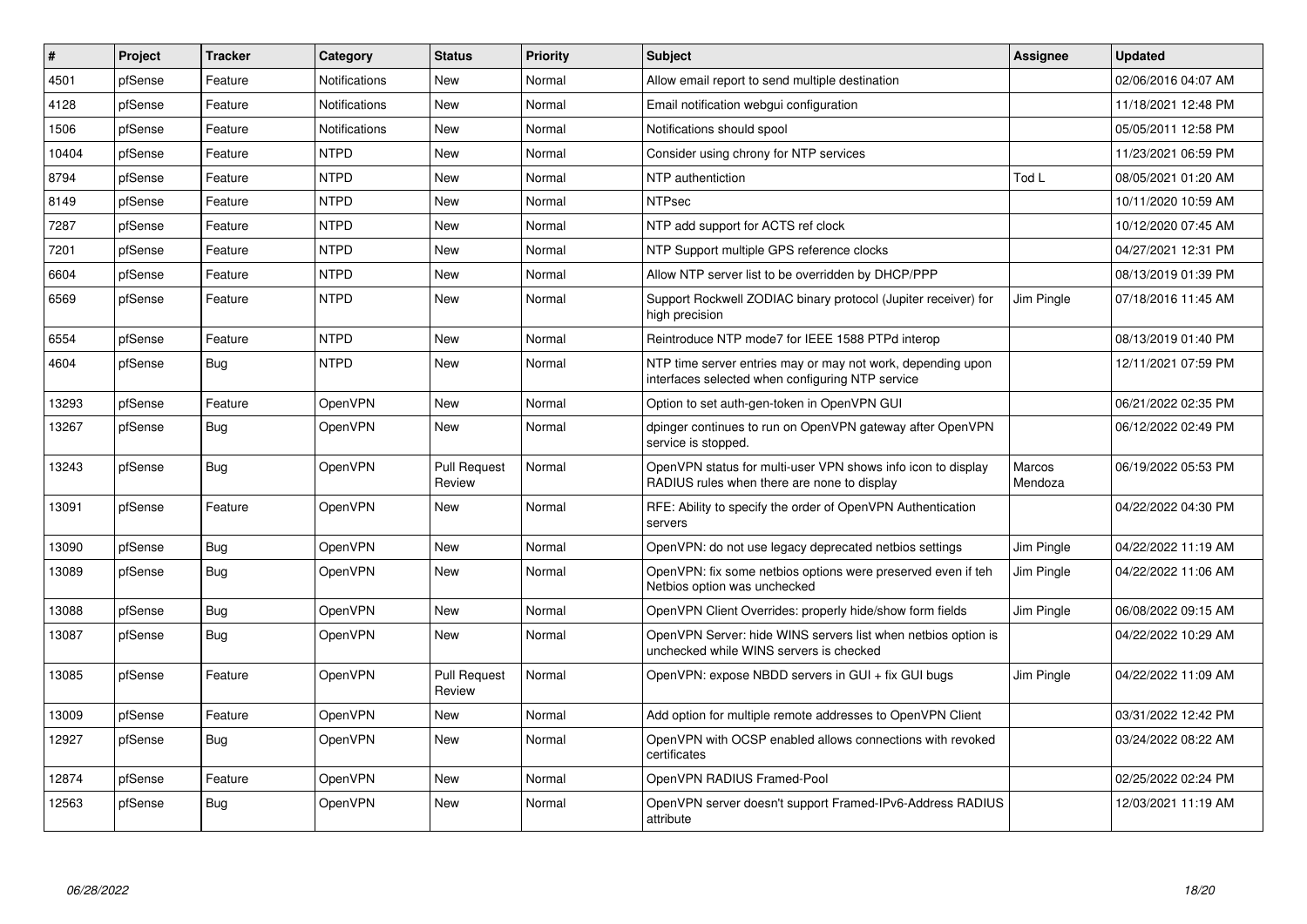| #     | Project | <b>Tracker</b> | Category                | <b>Status</b> | Priority | <b>Subject</b>                                                                                                            | Assignee      | <b>Updated</b>      |
|-------|---------|----------------|-------------------------|---------------|----------|---------------------------------------------------------------------------------------------------------------------------|---------------|---------------------|
| 12552 | pfSense | <b>Bug</b>     | OpenVPN                 | New           | Normal   | "Pull DNS" option within OpenVPN client does not cause<br>pfSense to use DNS servers assigned by remote OpenVPN<br>server |               | 12/08/2021 08:45 AM |
| 12509 | pfSense | Bug            | OpenVPN                 | New           | Normal   | Deffered authentication does not work with auth-gen-token<br>external-auth or pusk "auth-token"                           |               | 11/08/2021 04:01 AM |
| 12382 | pfSense | Regression     | OpenVPN                 | New           | Normal   | Certificate Depth checking creates OpenVPN micro-outages<br>every time a user authenticates after 2.5.2 upgrade           |               | 01/17/2022 04:17 AM |
| 12215 | pfSense | Regression     | OpenVPN                 | Feedback      | Normal   | OpenVPN does not resync when running on a gateway group                                                                   |               | 12/22/2021 05:49 AM |
| 12121 | pfSense | Feature        | <b>OpenVPN</b>          | New           | Normal   | Wider "local network(s)" fields in OpenVPN server configuration                                                           |               | 07/19/2021 07:37 AM |
| 11925 | pfSense | <b>Bug</b>     | OpenVPN                 | New           | Normal   | Calling-Station-Id always set to WAN IP                                                                                   |               | 05/14/2021 09:27 AM |
| 11778 | pfSense | <b>Bug</b>     | <b>OpenVPN</b>          | New           | Normal   | OpenVPN uses 100% CPU after experiencing packet loss                                                                      |               | 02/28/2022 07:38 AM |
| 11715 | pfSense | <b>Bug</b>     | OpenVPN                 | New           | Normal   | OpenVPN MTU                                                                                                               |               | 03/22/2021 01:35 AM |
| 11625 | pfSense | Feature        | OpenVPN                 | New           | Normal   | Cisco-AVPair aliases support                                                                                              |               | 03/05/2021 12:35 AM |
| 11541 | pfSense | <b>Bug</b>     | OpenVPN                 | New           | Normal   | OpenVPN status does not work properly when set to TCP and<br>Concurrent Connections = 1                                   |               | 03/02/2021 02:27 PM |
| 11503 | pfSense | Bug            | OpenVPN                 | New           | Normal   | Using multiple authentication backends on an OpenVPN server<br>fails                                                      |               | 02/23/2021 12:23 PM |
| 10651 | pfSense | Feature        | OpenVPN                 | New           | Normal   | Remove/replace deprecated OpenVPN options                                                                                 |               | 06/10/2020 11:32 AM |
| 10311 | pfSense | <b>Bug</b>     | OpenVPN                 | New           | Normal   | Too low net.link.ifqmaxlen causes packet drop under load when<br>using OpenVPN inside bridge interface under load         |               | 08/10/2021 03:10 AM |
| 9838  | pfSense | Feature        | OpenVPN                 | New           | Normal   | PKCS11 support                                                                                                            |               | 10/20/2019 02:12 PM |
| 9156  | pfSense | Feature        | <b>OpenVPN</b>          | New           | Normal   | OpenVPN: Add tickbox for 'nopool' directive                                                                               |               | 04/14/2020 01:45 PM |
| 8380  | pfSense | <b>Bug</b>     | OpenVPN                 | New           | Normal   | OpenVPN RADIUS password length is not constant                                                                            | Jim Pingle    | 07/17/2020 11:46 AM |
| 8122  | pfSense | <b>Bug</b>     | <b>OpenVPN</b>          | New           | Normal   | openvpn client is unable to use OTP (temporary) passwords                                                                 |               | 04/16/2018 09:28 AM |
| 7881  | pfSense | Feature        | <b>OpenVPN</b>          | New           | Normal   | OpenVPN client - add support for multiple server entries                                                                  |               | 08/14/2019 09:32 AM |
| 7779  | pfSense | <b>Bug</b>     | OpenVPN                 | New           | Normal   | Traffic crossing a site-to-site OpenVPN tunnel fails to fragment.                                                         |               | 06/02/2021 08:26 AM |
| 7286  | pfSense | Bug            | <b>OpenVPN</b>          | Incomplete    | Normal   | OpenVPN client is unreliable when you have multiple tunnels                                                               |               | 08/19/2019 03:28 PM |
| 7281  | pfSense | Feature        | OpenVPN                 | New           | Normal   | OpenVPN: Add support for IPv6 dynamic prefix selection                                                                    |               | 12/21/2017 08:56 PM |
| 6993  | pfSense | <b>Bug</b>     | OpenVPN                 | New           | Normal   | OpenVPN status error during CARP state transition                                                                         | James Webb    | 12/31/2021 05:44 PM |
| 5525  | pfSense | Feature        | OpenVPN                 | New           | Normal   | Add static routes for OpenVPN client remote peer addresses<br>when using non-default WANs                                 |               | 11/25/2015 08:44 AM |
| 4010  | pfSense | Feature        | OpenVPN                 | New           | Normal   | OpenVPN always loads engines available on openssl                                                                         |               | 07/08/2016 10:29 PM |
| 3652  | pfSense | Feature        | OpenVPN                 | New           | Normal   | OpenVPN - Dynamic IPv6 Tunnel Network                                                                                     |               | 03/20/2019 09:50 AM |
| 1434  | pfSense | Feature        | OpenVPN                 | New           | Normal   | Radius Accounting in OpenVPN                                                                                              |               | 05/04/2013 03:06 PM |
| 753   | pfSense | Feature        | OpenVPN                 | New           | Normal   | Add OpenVPN foreign_option support                                                                                        |               | 09/02/2019 10:38 AM |
| 12849 | pfSense | Bug            | <b>Operating System</b> | New           | Normal   | pfsync kernel crash on reboot                                                                                             | Mateusz Guzik | 02/22/2022 02:02 PM |